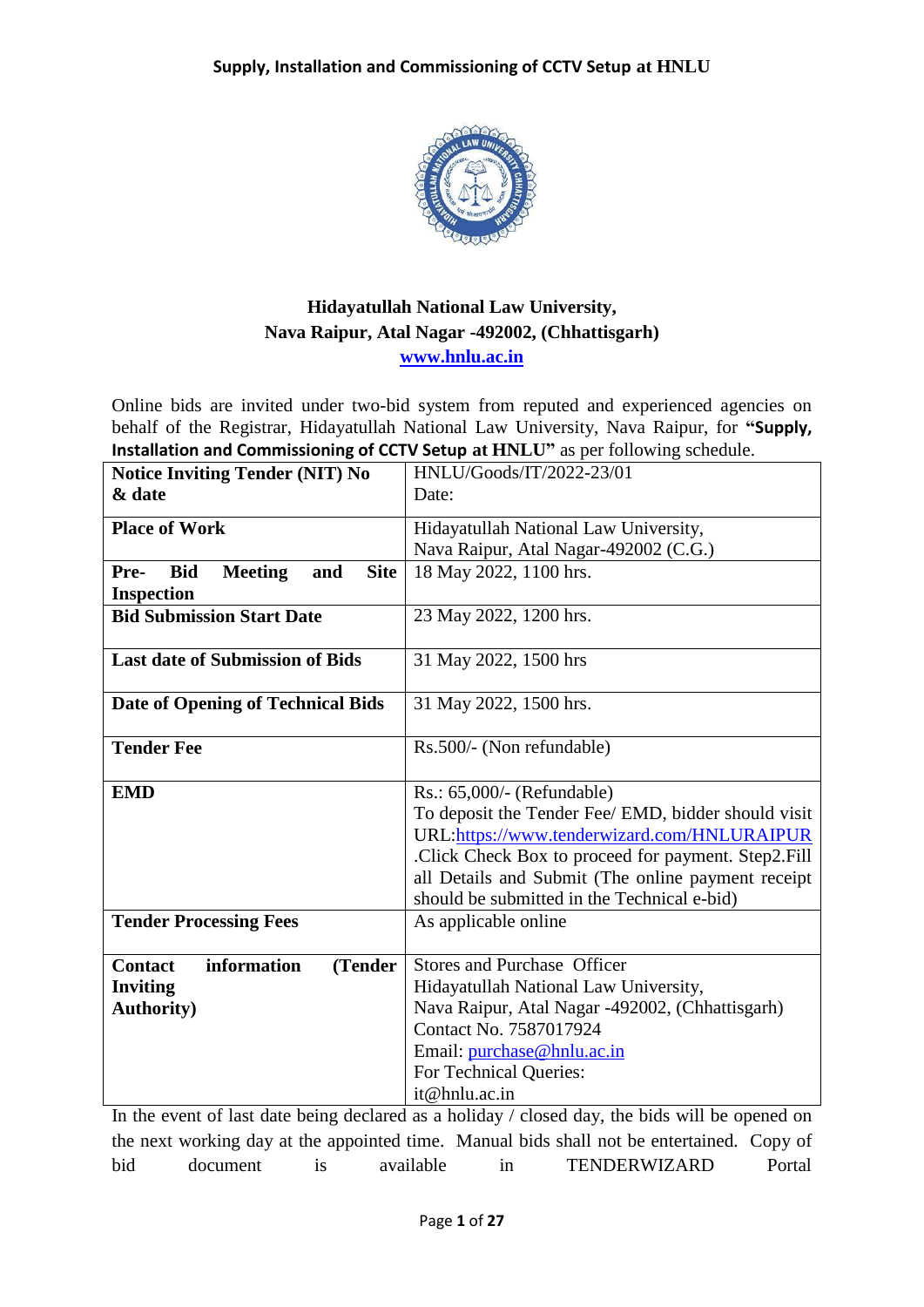(URL[:https://www.tenderwizard.com/HNLURAIPUR](https://www.tenderwizard.com/HNLURAIPUR) and University website i.e. www.hnlu.ac.in. Instructions regarding submission of online bids are available at URL[:https://www.tenderwizard.com/HNLURAIPUR.](https://www.tenderwizard.com/HNLURAIPUR) Please keep visiting our website for any corrigendum/ amendments and submit the bid documents accordingly.

## **LIST OF DOCUMENTS TO BE UPLOADED IN TENDER WIZARD**

- 1. Bidder should take into account notifications, corrigendum published, if any on the tender document before submitting their bids.
- 2. Please go through the tender advertisement and the tender document carefully to understand the documents required to be submitted as part of the bid. Any deviations from these may lead to rejection of the bid.
- **3.** The two-bid system will be followed for this tender. In this system, online offer should be submitted under **TWO**‐**BID** System in two separate e‐packets i.e**. "Technical eBid" and "Commercial eBid".**

Online Envelope No. 1: "Technical Bid" shall contain (Pdf format only)

1. EMD is exempted for Micro and Small Enterprises (MSE) as defined in MSE Procurement Policy issued by the Department of Micro, Small and Medium Enterprises (MSME) / NSIC and Start‐ups as recognised by Department of Industrial Policy & Promotion (DIPP), Ministry of Commerce and Industry. A scanned copy of Authorization letter with proper seal and signature of the

authorised person (with name, designation, email id & contact no.), as per the format attached at Annexure – C.

- 2. A scanned copy of Certificate of Incorporation, Partnership Deed/ Memorandum and Articles of Association/ any other equivalent document showing date and place of incorporation, as applicable.
- 3. A scanned copy of the commercial bid without prices (prices blocked) and copy of commercial terms & conditions (in details) as included in the commercial bid. HNLU reserves the right to reject the bid in case of discrepancy observed in the un-priced commercial bid and the actual commercial bid.
- 4. The detailed technical specification, make, model, part number & compliance of each item offered supported by the printed catalogue/ leaflet published by the Principal Manufacturer.
- 5. Undertaking to the effect that a Performance Guarantee of 3% of the order value will be submitted in case HNLU decides to place the Purchase Order.
- 6. Undertaking to the effect that the terms and conditions, clauses etc. stipulated in this tender are acceptable.
- 7. Other documents necessary in support of eligibility criteria (as per Section‐II ‐ Instructions to Bidders‐ITB), product catalogues, brochures etc.

*HNLU reserves the right to reject the bid if any of the above listed document/s is not submitted*.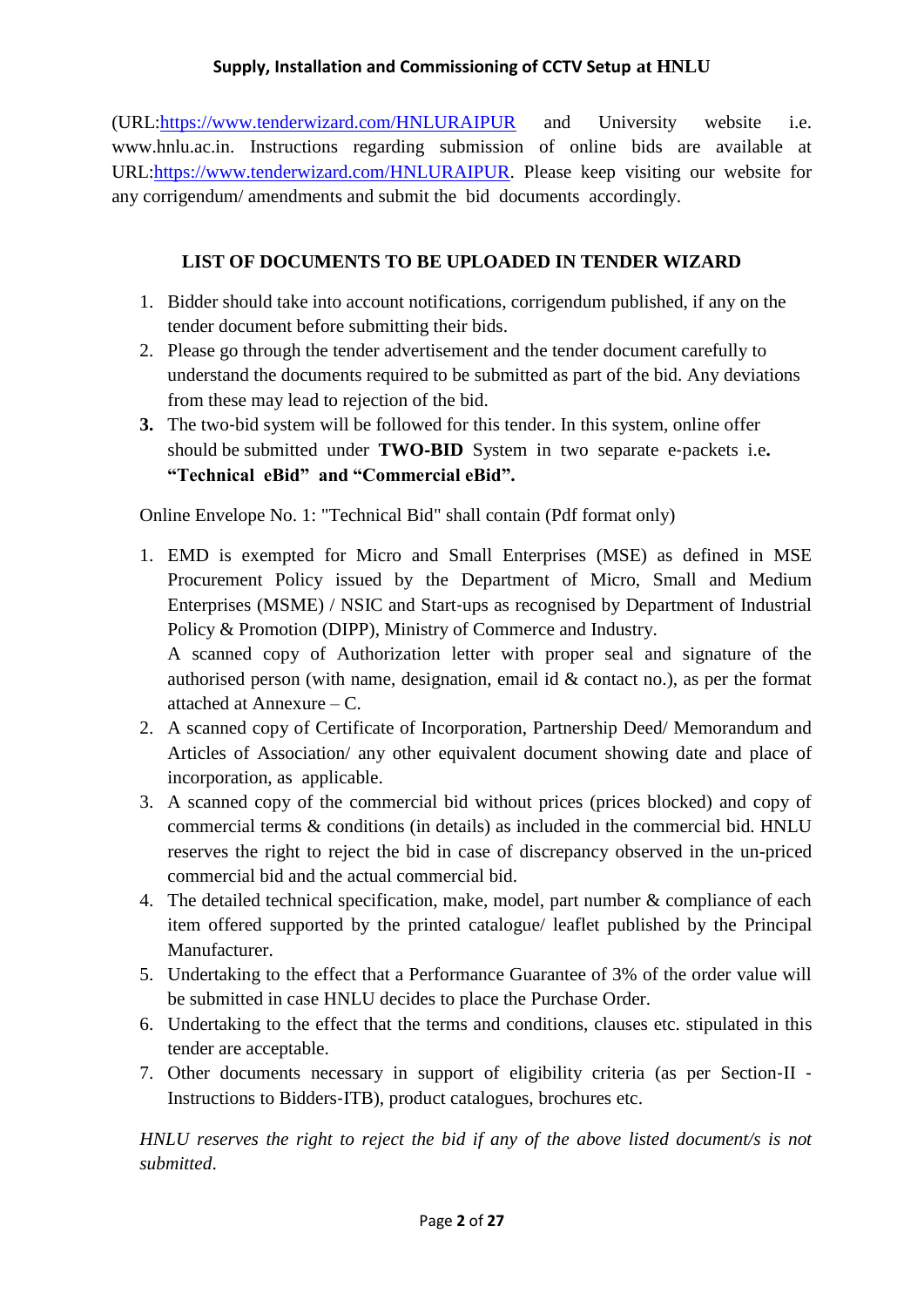### **Online Envelope 2: "Commercial Bid" shall contain**

- 1. The Commercial Bid should be filled properly in the .xls uploaded in tender wizard.
- 2. In case the bidder requires any clarifications/ information, they may write to purchase@hnlu.ac.in.
- 3. Commercial bids of the technically qualified bidders only will be opened online.
- 4. Commercial bids must be offered in the format attached.
- 5. The applicable exact rates of Taxes will be added as per the format attached.
- 6. In case of any mistake or error in calculations or any discrepancy in price quoted in words and figures, the LOWEST amount will be considered for comparison. If this lowest price is not acceptable to the bidder, their bid will be rejected. In this case, HNLU reserves the right to forfeit their EMD.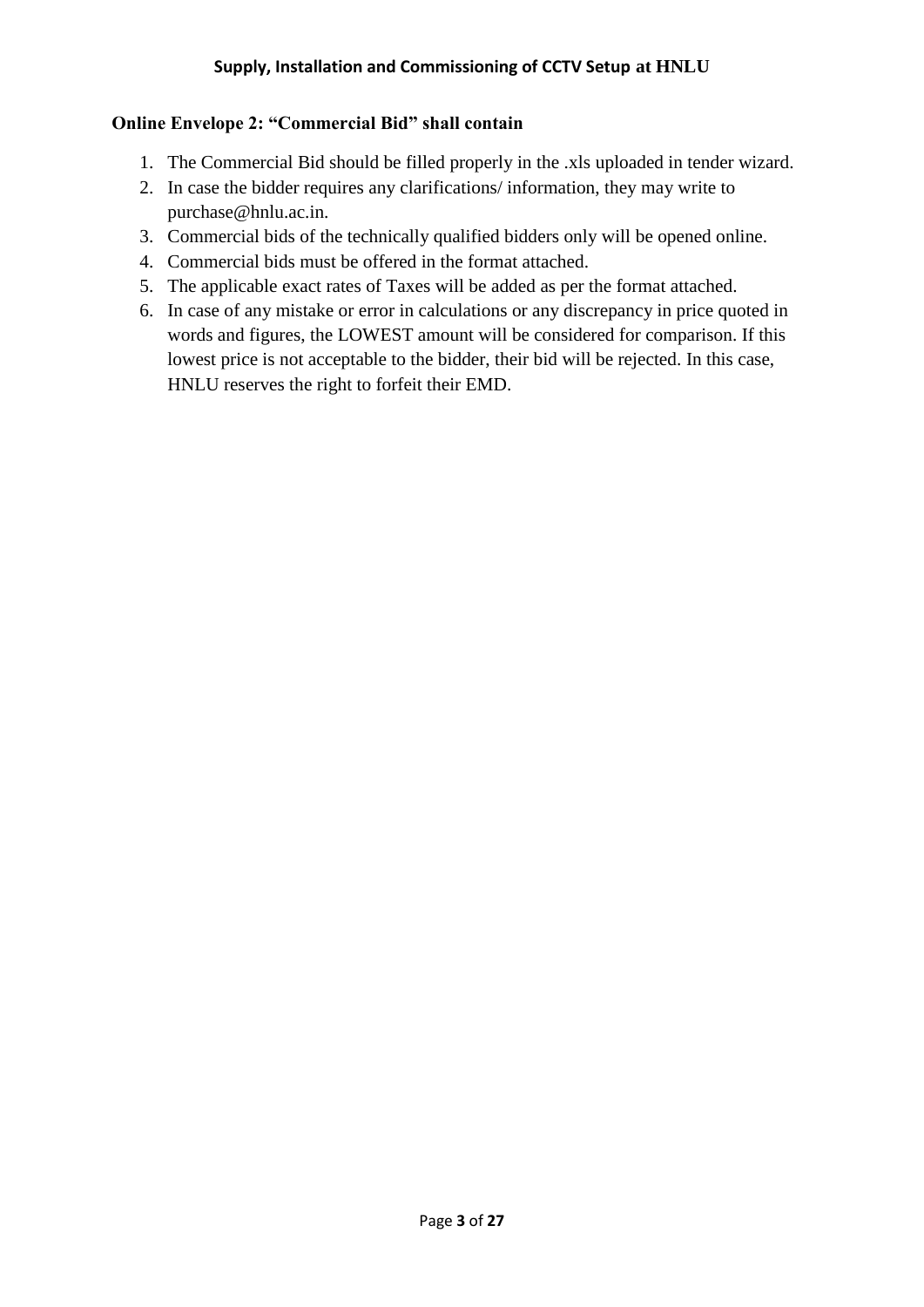## **SECTION**‐**I: INSTRUCTIONS TO BIDDERS (ITB)**

- 1. Locations for the Supply and Installation & Warranty Services. The entire products as described in Schedule of Requirements at Section ‐ IV must be supplied, installed & supported at Hidayatullah National Law University. A
- 2. All the items covered in the Schedule of Requirements at Section IV must be commissioned within one month from the date of placement of work/ purchase order.

## **3. Amendment to Bidding Documents**

- 1) At any time prior to the deadline for submission of bids, HNLU may, for any reason, whether on its own initiative or in response to the clarification request by a prospective bidder, modify the bid document.
- 2) The amendments to the tender documents, if any, will be notified by release of Corrigendum. Notice on the institute website against this tender. The amendments/ modifications will be binding on the bidders.
- 3) HNLU at its discretion may extend the deadline for the submission of bids if it thinks necessary to do so or if the bid document undergoes changes during the bidding period, in order to give prospective bidders time to take into consideration the amendments while preparing their bids.

## **4. Preparation of Bids**

Bidder should submit the document as PDF file online.

## **5. Forfeiture of EMD**

- 1) In case of the bidder whose offer is accepted, the EMD will be returned on submission of Security Deposit. However, if the return of EMD is delayed for any reason, no interest/ penalty shall be payable to the bidder.
- 2) The successful bidder, on award of contract/ order, must send the contract/ order acceptance in writing, within 15 days of award of contract/ order, failing which the EMD will be forfeited and the order will be cancelled.
- 3) If the bidder withdraws the bid during the period of bid validity specified in the tender.

## **6. Period of validity of bids**

- 1) Bids shall be valid for minimum 90 days from the date of submission. A bid valid for a shorter period shall stand rejected.
- 2) HNLU may ask for the bidder's consent to extend the period of validity. Such request and the response shall be made in writing only. The bidder is free not to accept such requests without forfeiting the EMD/ BG. A bidder agreeing to the request for extension will not be permitted to modify his bid.

## **7. Deadline for Submission of Bids – online only**

- 1) The Bid documents shall be neatly arranged. They should not contain any terms and conditions, printed or otherwise, which are not applicable to the Bid. The conditional bid will be summarily rejected.
- 2) Bids must be received by HNLU before the due date and time at the address specified in the tender document.
- 3) HNLU may extend this deadline for submission of bids by amending the bid documents and the same shall be suitably notified on its website.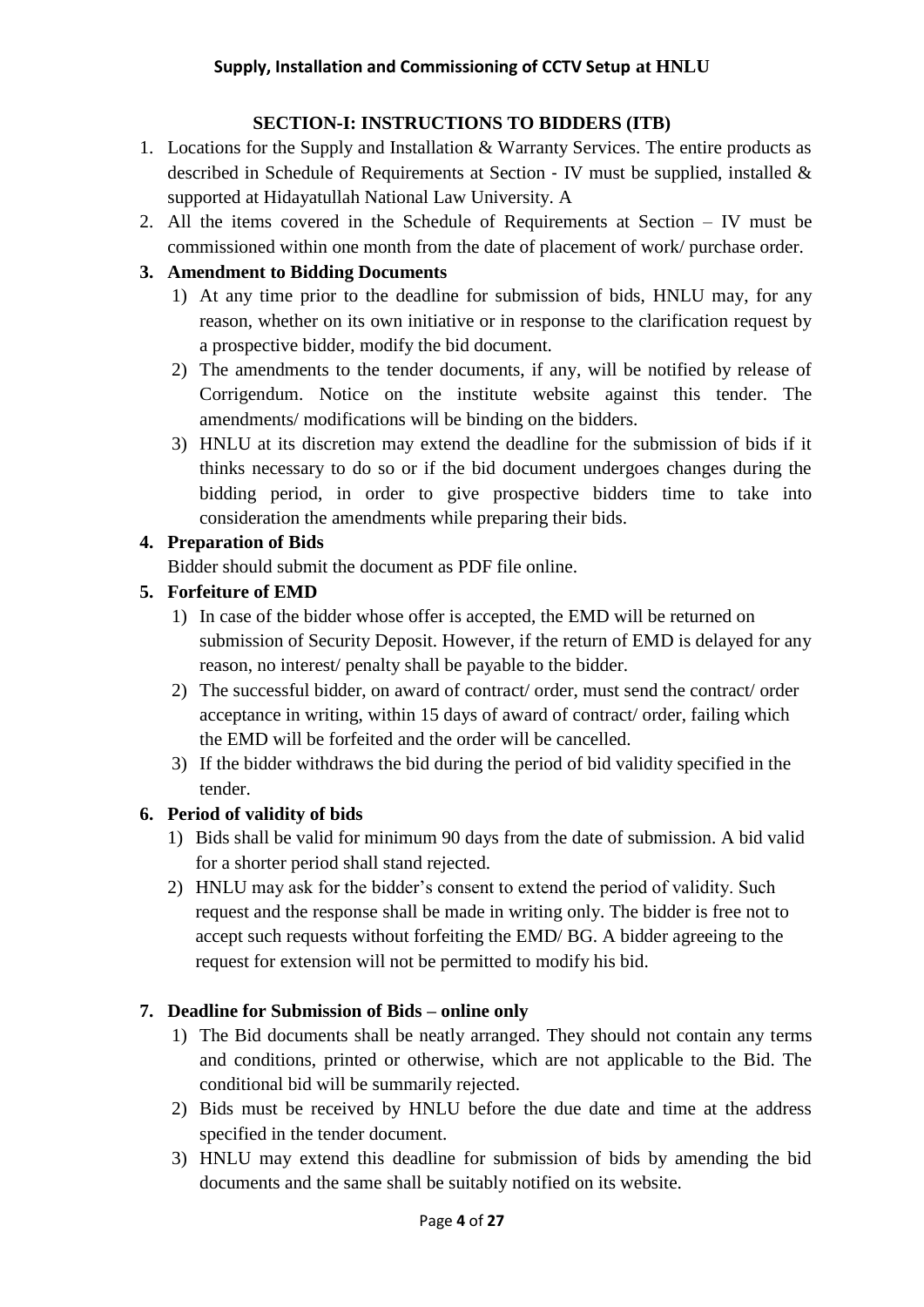4) HNLU shall not be responsible and liable for the delay in receiving the bid for whatsoever reason.

## 8. **Bid Opening & Evaluation of Bids**

- 1) The technical bids will be evaluated in two steps.
	- a.) The bids of eligibility bidders only will be evaluable based on eligibility criteria mentioned in Section II of the tender documents.
	- b.) The technical bids of only the shortlisted eligible bidders shall be evaluated based on technical specifications stipulated at Section – III
- 2) The bidders whose technical bid is found to meet both the requirements as specified above will qualify for opening of the commercial bid.
- 3) The duly constituted Tender Evaluation Committee (TEC) shall evaluate the bids. The TEC shall be empowered to take appropriate decisions on minor deviations, if any.
- 4) The bidder's name, bid prices, discounts and such other details considered as appropriate by HNLU, will be announced at the time of opening of the commercial bids.

## **9. Comparison of Bids**

- 1) Only the short‐listed bids from the technical evaluation shall be considered for commercial comparison.
- 2) The bids shall be evaluated on the basis of total price quoted in the Commercial bid.
- 3) The bids shall be evaluated on the basis of the total prices including all taxes and duties as per the details mentioned in section I (10.2).
- 4) Quotes for AMC of the items are not part of the evaluation.

## **10. Purchase Order**

- 1) HNLU will issue purchase order to the eligible bidder whose technical bid has been accepted and determined as the lowest evaluated commercial bid. based on the Grand Total calculated of all items as mentioned in section  $V + t$  taxes of the Commercial Bids. However, HNLU reserves the right and has sole discretion to reject the lowest evaluated bid.
- 2) If more than one bidder happens to quote the same lowest price, HNLU reserves the right to decide the criteria and further process for awarding the contract, decision of HNLU shall be final for awarding the contract.

## **11. Purchaser's Right to amend / cancel**

- 1. HNLU reserves the right to amend the eligibility criteria, commercial terms & conditions, Scope of Supply, technical specifications etc.
- 2. The University reserves the right to increase or decrease the quantity of the item(s) as per requirement/.
- 3. HNLU reserves the right to cancel the entire tender without assigning any reasons thereof.
- 4. HNLU reserves the right to place part orders.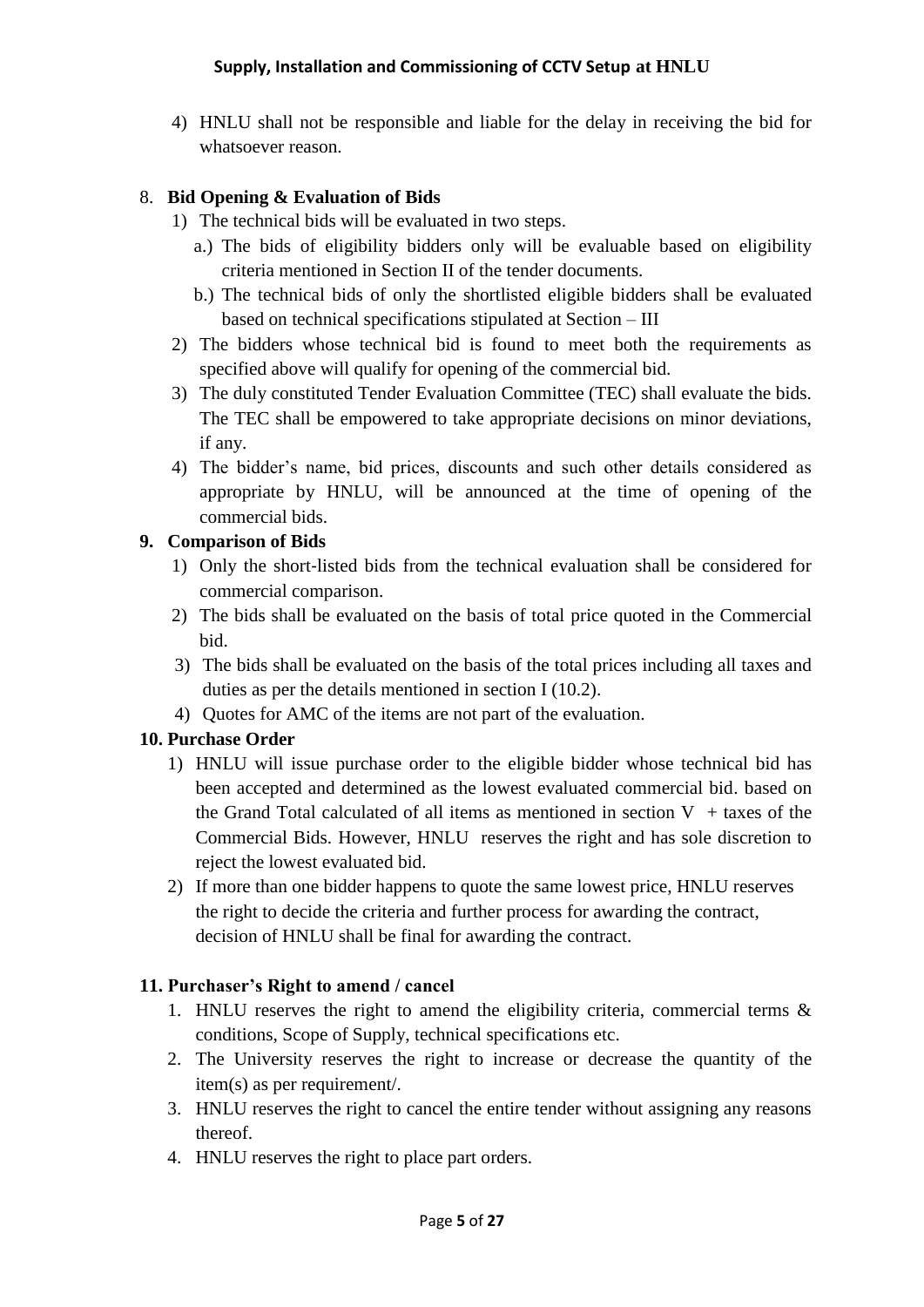#### **12. Corrupt or Fraudulent Practices**

- 1. It is expected that the bidders who wish to bid for this project have the highest standards of ethics.
- 2. HNLU will reject bid if it determines that the bidder recommended for award has engaged in corrupt or fraudulent practices while competing for this contract.
- 3. HNLU may declare a vendor ineligible, either indefinitely or for a stated duration, to be awarded a contract if it at any time determines that the vendor has engaged in corrupt and fraudulent practices during the award / execution of contract.

#### **13. Interpretation of the clauses in the Tender Document / Contract Document**

In case of any ambiguity/ dispute in the interpretation of any of the clauses in this Tender Document, the interpretation of the clauses by Hon'ble Vice Chancellor, HNLU shall be final and binding on all parties.

\*\*\*(END OF SECTION I)\*\*\*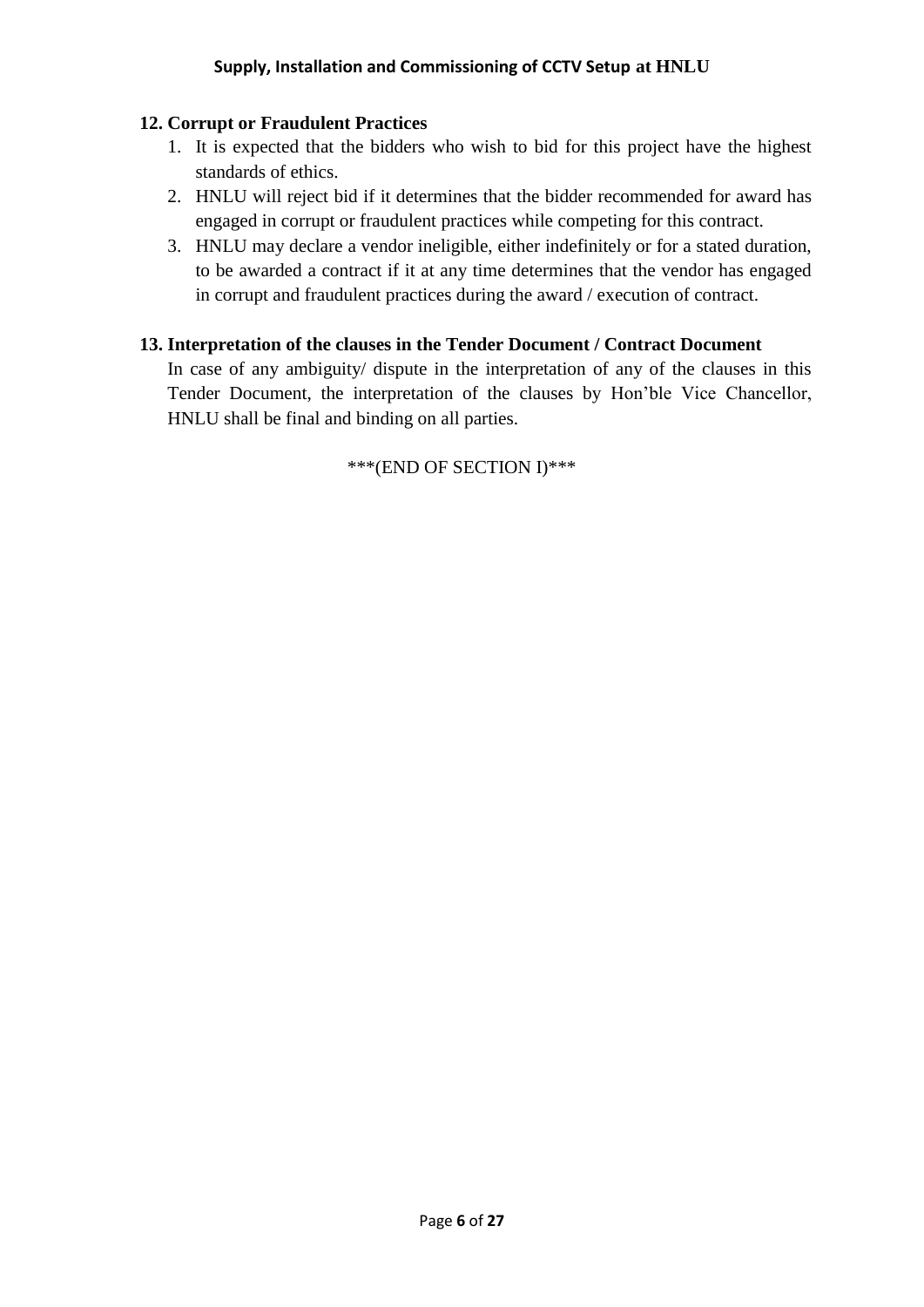## **SECTION**‐**II: ELIGIBILITY AND QUALIFICATION CRITERIA**

- 1. The bidder must have valid OEM Authorization for the said tender.
- 2. The bidder must have 3 years' experience in supplying the similar items in any other Central/ State Government educational institutes/ organizations. The documentary proof to be submitted along with all contact details of users.
- 3. OEM should have registered hardware spare depots in India covering major cities.
- 4. OEM should have a presence in India at least from last 05 years.
- 5. A certificate (Affidavit) to be signed by MD / CEO of the company that they haven't been debarred or blacklisted for any services, supplies or products dealing in, by any organizations or educational Institute/ University or state/ central government and no criminal case/legal proceeding or industrial dispute is pending or contemplated against them.
- 6. Committee also reserves the right to modify the stipulated eligibility criteria at any time during the tenure of procurement.
- 7. The committee reserves the right to reject the technical bid if any of the above condition is not satisfied.
- 8. If in the view of bidder, any exemption/ relaxation is applicable to them from any of the eligibility requirements, under any Rules/ process/ Guidelines/ Directives of Government of India, bidder may submit their claim for the applicable exemption/ relaxation, quoting the valid Rule/ process/ Guidelines/ Directives. In this case the bidder must submit necessary and sufficient documents along with the technical bid, in support of his claim. The applicability of exemptions and /or validity of documents submitted by the bidders will be evaluated by the bid evaluation committee during technical evaluation of bids.

**Note:** *The bidders should provide sufficient documentary evidence to support the eligibility Criteria. HNLU reserves the right to reject any bid not fulfilling the eligibility criteria.* 

\*\*\*(END OF SECTION II)\*\*\*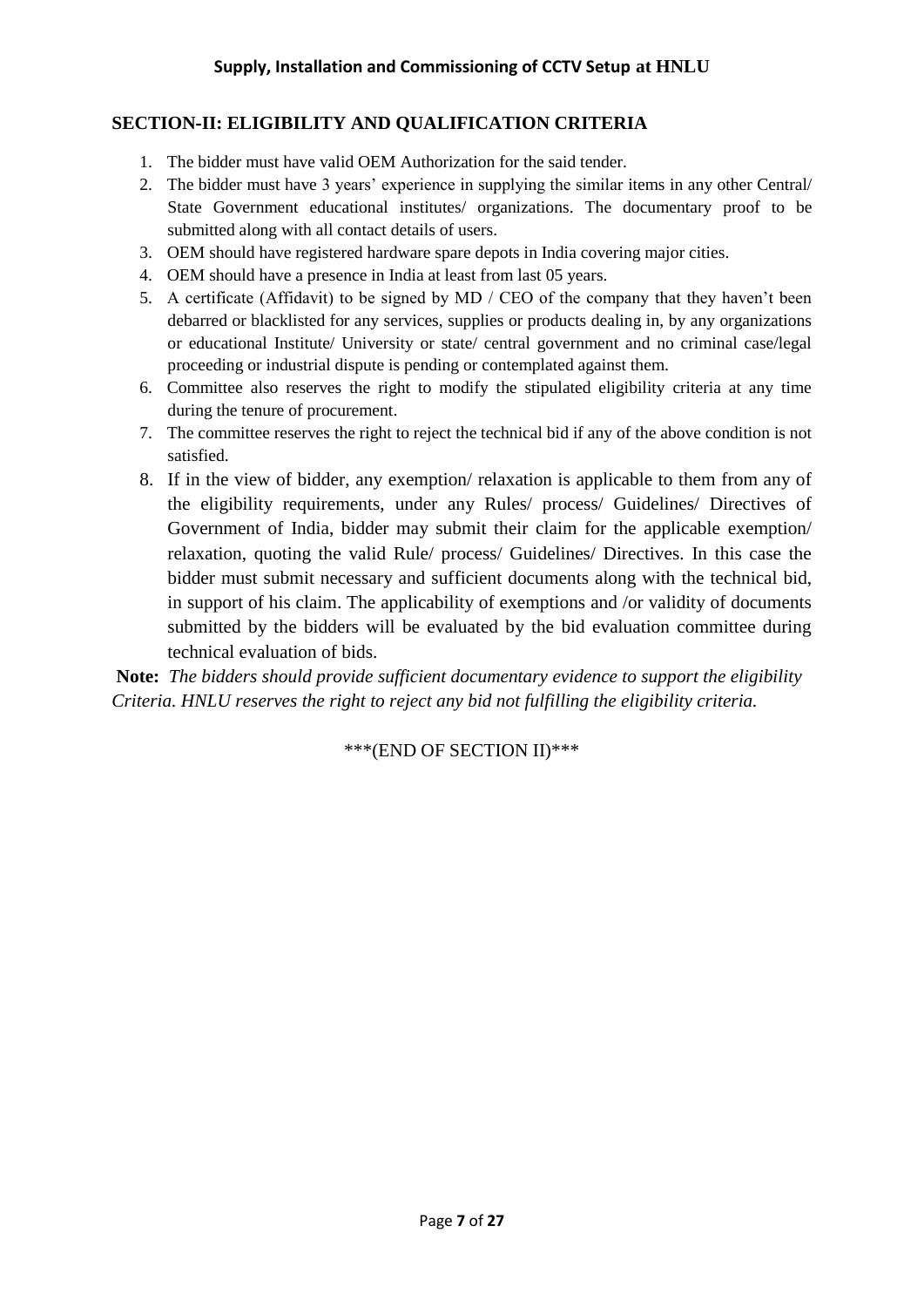## **SECTION**‐**III: GENERAL CONDITIONS OF CONTRACT (GCC)**

## **1. Prices**

- 1) Prices should be quoted only in FOR Basis and should be inclusive of all taxes and duties.
- 2) The statutory taxes and duties applicable at the time of supply of material shall be applicable and will be reimbursed on submission of requisite documents/ proofs as the relevant Government Notification.
- 3) In case due to any error/ oversight, the GST quoted by the bidder is less than the actual rate as per tariff, the bidder will not be permitted to rectify the error/oversight. The orders/ contract will be placed for the total amount including the (lower) rate/s quoted by the bidder, with reduced basic amount to the extent of difference in tax/duty amount, so that the total amount (basic + actual rate as per tariff), remains same(quoted basic  $+$  quoted rate). The difference amount payable, if any, between the quoted rate and actual rate as per tariff (without exemption) shall be borne by the bidder. The exemption certificate, if applicable, will be issued for the reduced basic amount only

## **2. Performance Bank Guarantee (PBG)**

The successful bidder has to submit performance security for an amount of 3% of the order value in the form of BG from any nationalized bank within 14 (Fourteen) days from the date of award of contract and should be valid for 60 days beyond the date of completion of all contractual obligation including warranty obligation. And it will be returned after 60 days beyond the warranty period.

#### **3. Completeness Responsibility**

Notwithstanding the scope of work, engineering, supply and services stated in bid document, any equipment or material, engineering or technical services which might not be even specifically mentioned under the scope of supply of the bidder and which are not expressly excluded there from but which – in view of the bidder ‐ are necessary for the performance of the equipment in accordance with the specifications are treated to be included in the bid and has to be performed by bidder. The items which are over  $\&$  above the scope of supply specified in the Schedule of Requirements may be marked as "Optional Items".

## **4. Warranty**

All the equipment's and components supplied must have 2 (Two) year warranty covering all parts & labour starting from the date after the successful installation, during the warranty period. The Supplier warrants that all the Goods are new, unused, and of the most recent or current models, and that they incorporate all recent improvements in design and materials, unless provided otherwise in the Contract. The supplier further warrants that all Goods supplied under this contract shall have no defect arising from design, materials or workmanship (except when the design and/or material is required by the Purchaser's specifications) or from any act or commission of the supplier. The warranty should be comprehensive on site, repair/replacement basis free of cost. The defects, if any, during the guarantee/warranty period are to be rectified free of charge by arranging free replacement wherever necessary within 48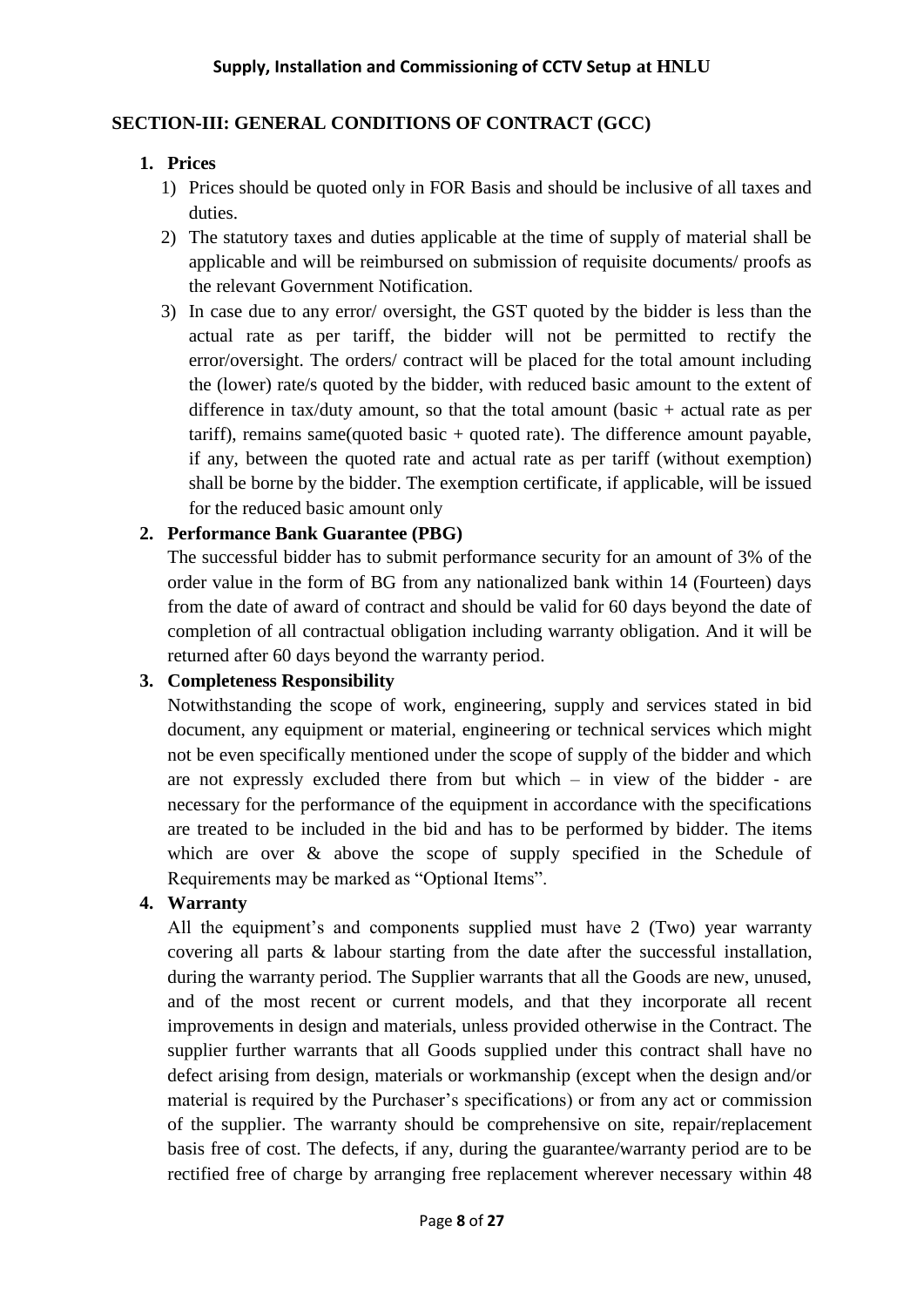hrs.. Goods requiring warranty replacements must be replaced on a free of cost basis. Collecting of faulty Hardware from onsite and provisioning the replacement of Hardware under warranty at onsite shall be the responsibility of the supplier. HNLU reserves the right to invoke the Performance Bank Guarantee submitted by bidder, in case a) Supplied equipment & Software components fail to achieve the performance as stipulated in this document and / or b) The bidder fails to provide the warranty and other services in scheduled time frame, as stipulated in this document, penalty clauses mentioned under point 9 of this tender shall be applicable.

### **5. Payment**

INR Payment by NEFT – 100% against delivery, Installation, commissioning, acceptance by HNLU.

AMC: Payment shall be made on quarterly basis upon satisfactory service report.

#### **6. Delivery Location**

Hidayatullah National Law University, Nava Raipur,

Atal Nagar -492002, (Chhattisgarh)

#### **7. Liquidated Damage**

HNLU reserves the right to levy penalty  $\omega$  of 0.5 % of order value per week of delay in supply and /or installation, beyond the schedule as mentioned in this tender document subject to maximum of 10% of the order value. HNLU reserves the right to cancel the order in case the delay is more than 06 weeks. The delay in delivery and/or installation not attributed to supplier viz. delay in site preparation, delay in submission of required documents etc. and the conditions arising out of Force Majeure will not be considered for the purpose of calculating penalties.

#### **8. Force Majeure**

HNLU may consider relaxing the penalty and delivery requirements, as specified in this document, if and to the extent that, the delay in performance or other failure to perform its obligations under the contract is the result of a Force Majeure. Force Majeure is defined as an event of effect that cannot reasonably be anticipated such as acts of God (like earthquakes, floods, storms etc.), acts of states / state agencies, the direct and indirect consequences of wars (declared or undeclared), hostilities, national emergencies, civil commotion and strikes at successful Bidder's premises or any other act beyond control of the bidder.

#### **9. Arbitration**

All disputes/claims of any kind arising out of supply, commissioning, acceptance, warranty maintenance etc. under this Contract, shall be referred by either party (HNLU or the bidder) after issuance of 30 days' notice in writing to the other party clearly mentioning the nature of dispute to the Sole Arbitrator appointed by HNLU. The venue for arbitration shall be specified in the purchase order/agreement. The arbitration proceedings shall be conducted in English and as per the provisions of Indian Arbitration and Conciliation Act, 1996. The decision of the Arbitrator shall be final and binding on both the parties.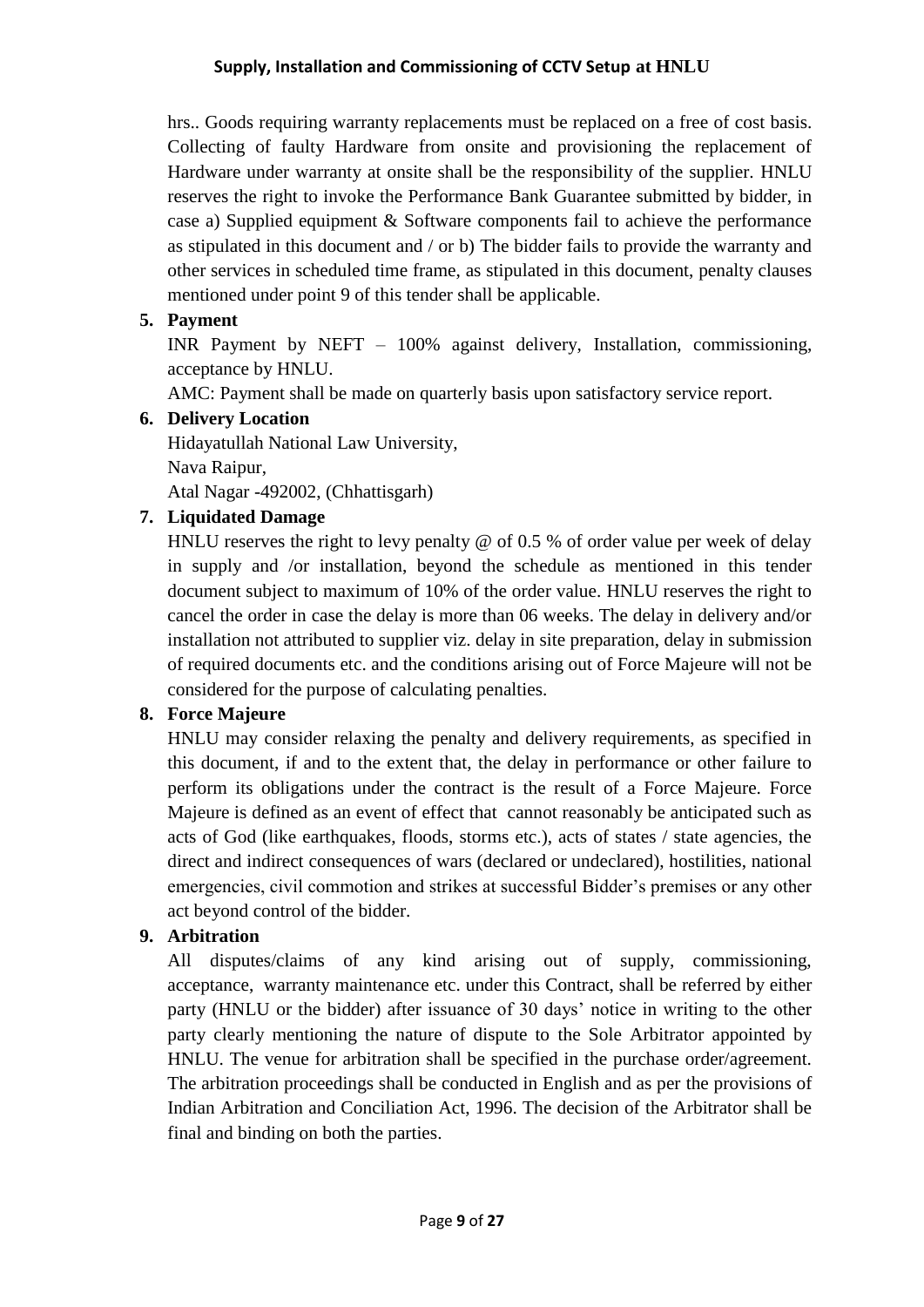### **10. Jurisdiction**

The disputes, legal matters, court matters, if any shall be subject to Raipur jurisdiction only.

## **11. Indemnity**

Selected bidder shall save, indemnify and hold harmless HNLU from any third‐party Govt. Claims, losses penalties, if any, arising in connection with this Contract

### **12. Assignment**

Selected bidder/ Party shall not assign, delegate or otherwise deal with any of its rights or obligations under this Contract without prior written permission of HNLU.

#### **13. Severability**

If any provision of this Contract is determined to be invalid or unenforceable, it will be deemed to be modified to the minimum extent necessary to be valid and enforceable. If it cannot be so modified, it will be deleted and the deletion will not affect the validity or enforceability of any other provision.

## **14. Unloading**

The bidder should ensure to unload all the materials (equipment and other related accessories etc) to the installation site at HNLU. Unloading of the goods at HNLU is the responsibility of the bidder. No manpower will be provided by HNLU.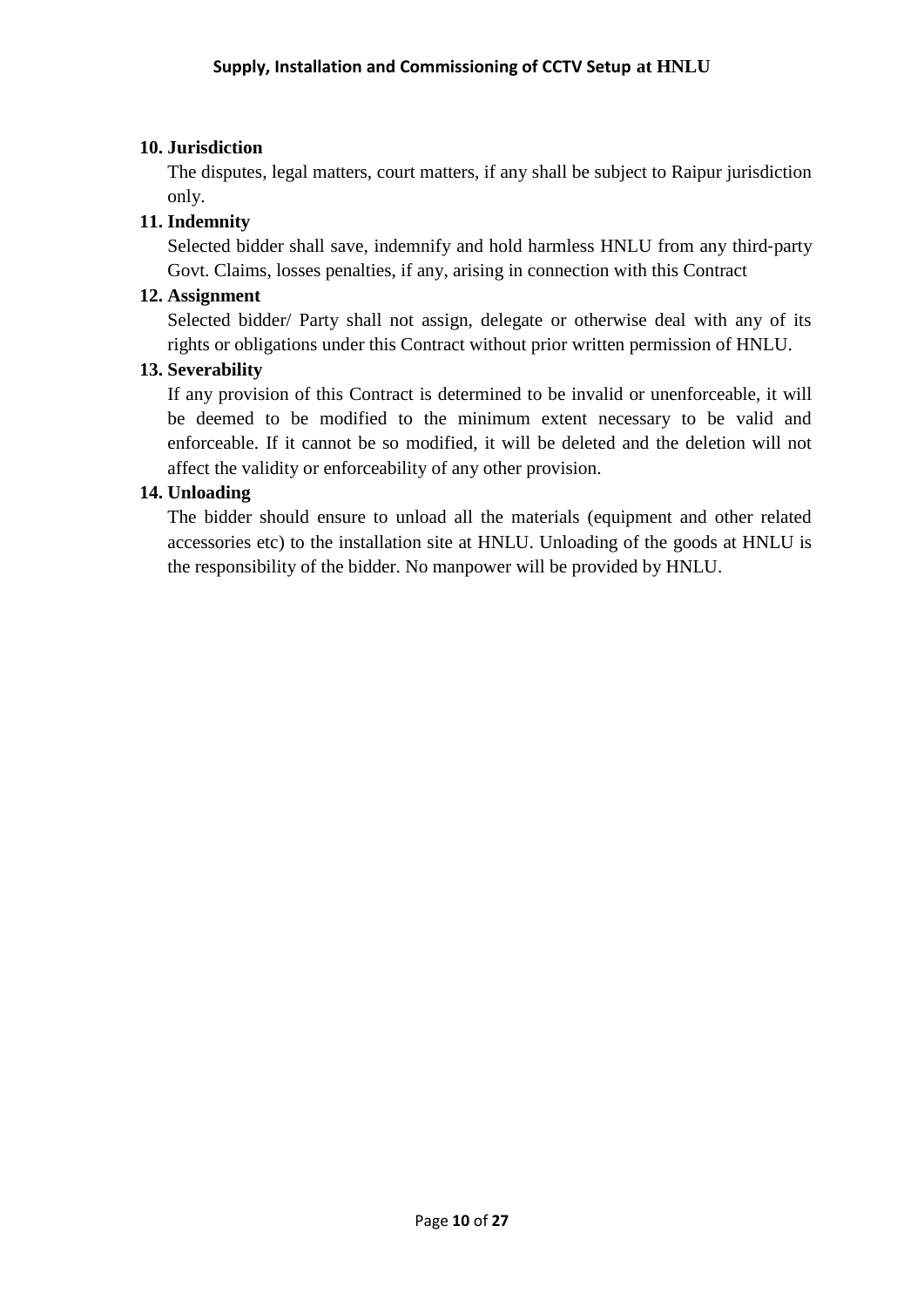## **SECTION IV**

### **Schedule of Requirement**

## **1. 3 MP Network Dome Camera , IR 30 Mtr**

| 3 MP Network Dome Camera, IR 30 Mtr |                                 |                                                                                                                                                                                                                                        |                                                                                       |
|-------------------------------------|---------------------------------|----------------------------------------------------------------------------------------------------------------------------------------------------------------------------------------------------------------------------------------|---------------------------------------------------------------------------------------|
| Sr.<br>N <sub>0</sub>               | <b>Parameters</b>               | <b>Technical Specifications</b>                                                                                                                                                                                                        | <b>Technically Complied</b><br>(Yes/No)<br>If No then specify the<br>reason/deviation |
|                                     | Camera                          |                                                                                                                                                                                                                                        |                                                                                       |
| 1                                   | <b>Image Sensor</b>             | 1/2.7" 2Megapixel progressive CMOS                                                                                                                                                                                                     |                                                                                       |
| $\overline{2}$                      | <b>Effective Pixels</b>         | 2304 (H) $\times$ 1296 (V)                                                                                                                                                                                                             |                                                                                       |
| 3                                   | <b>Scanning System</b>          | Progressive                                                                                                                                                                                                                            |                                                                                       |
| $\overline{4}$                      | <b>Electronic Shutter Speed</b> | Auto/Manual 1/3 s-1/100000 s                                                                                                                                                                                                           |                                                                                       |
| 5                                   | Min. Illumination               | 0.01 Lux @F2.0                                                                                                                                                                                                                         |                                                                                       |
| 6                                   | IR Distance                     | 30 m (98.4 ft)                                                                                                                                                                                                                         |                                                                                       |
|                                     | Lens                            |                                                                                                                                                                                                                                        |                                                                                       |
| $\overline{7}$                      | Lens Type                       | Fixed                                                                                                                                                                                                                                  |                                                                                       |
| 8                                   | Focal Length                    | 2.8 mm, 3.6 mm                                                                                                                                                                                                                         |                                                                                       |
|                                     | <b>Video</b>                    |                                                                                                                                                                                                                                        |                                                                                       |
| 9                                   | Video Compression               | H.265; H.264; H.264H; H.264B; MJPEG                                                                                                                                                                                                    |                                                                                       |
| 10                                  | Video Frame Rate                | Main Stream: $2304 \times 1296$ (1 fps-20<br>fps),1920 $\times$ 1080 (1 fps-25/30 fps)Sub<br>stream:<br>$704 \times 576$ (1 fps-25 fps)<br>$704 \times 480$ (1 fps-30 fps)                                                             |                                                                                       |
| 11                                  | <b>Stream Capability</b>        | 2 streams                                                                                                                                                                                                                              |                                                                                       |
| 12                                  | Resolution                      | $2304 \times 1296 (2304 \times 1296), 1080p (1920)$<br>$\times$ 1080); 1.3m (1280 $\times$ 960);720p (1280 $\times$<br>720); D1 (704 $\times$ 576/704 $\times$ 480); VGA<br>$(640 \times 480)$ ; CIF $(352 \times 288/352 \times 240)$ |                                                                                       |
| 13                                  | <b>Bit Rate Control</b>         | <b>CBR/VBR</b>                                                                                                                                                                                                                         |                                                                                       |
| 14                                  | Day/Night                       | Auto(ICR)/Color/B/W                                                                                                                                                                                                                    |                                                                                       |
| 15                                  | <b>BLC</b>                      | Yes                                                                                                                                                                                                                                    |                                                                                       |
| 16                                  | <b>HLC</b>                      | Yes                                                                                                                                                                                                                                    |                                                                                       |
| 17                                  | <b>WDR</b>                      | <b>DWDR</b>                                                                                                                                                                                                                            |                                                                                       |
| 18                                  | White Balance                   | Auto/natural/street<br>lamp/outdoor/manual/regional custom                                                                                                                                                                             |                                                                                       |
| 19                                  | Noise Reduction                 | 3D DNR                                                                                                                                                                                                                                 |                                                                                       |
| 20                                  | <b>Motion Detection</b>         | OFF/ON (4 areas, rectangular)                                                                                                                                                                                                          |                                                                                       |
| 21                                  | Region of Interest(RoI)         | Yes                                                                                                                                                                                                                                    |                                                                                       |
| 22                                  | Smart IR                        | Yes                                                                                                                                                                                                                                    |                                                                                       |
| 23                                  | Mirror                          | Yes                                                                                                                                                                                                                                    |                                                                                       |
| 24                                  | Privacy Masking                 | Yes                                                                                                                                                                                                                                    |                                                                                       |
|                                     | <b>Network</b>                  |                                                                                                                                                                                                                                        |                                                                                       |
| 25                                  | Network                         | RJ-45 (10/100 Base-T)                                                                                                                                                                                                                  |                                                                                       |
| 26                                  | Protocol                        | IPv4; HTTP; HTTPS; TCP; UDP; ARP;<br>RTP; RTSP; SMTP; FTP; DHCP; DNS;<br>NTP; Multicast                                                                                                                                                |                                                                                       |
| 27                                  | Interoperability                | ONVIF (Profile S); CGI; P2P; Genetec                                                                                                                                                                                                   |                                                                                       |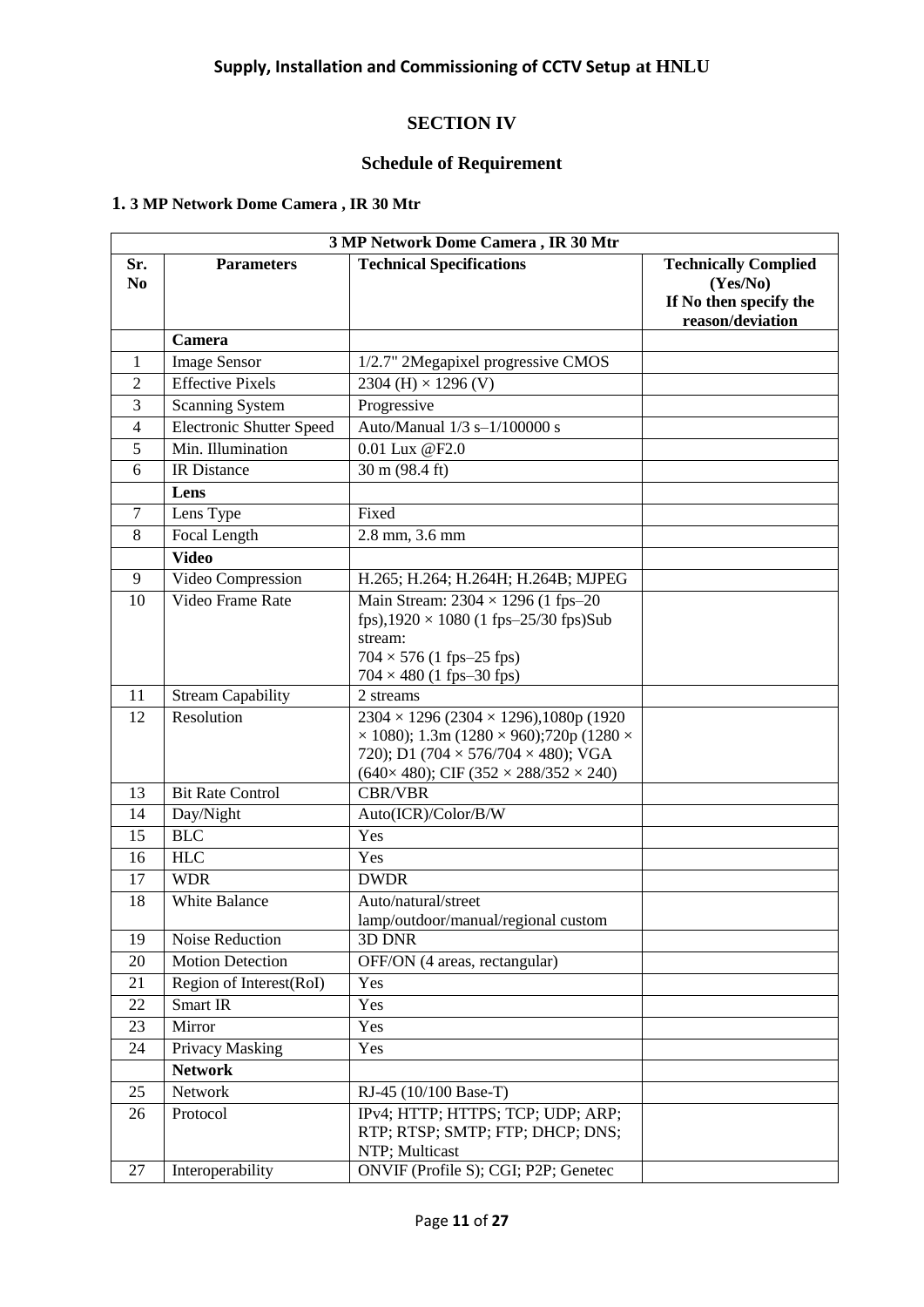| 28 | User/Host                   | 6                                                                                         |  |
|----|-----------------------------|-------------------------------------------------------------------------------------------|--|
| 29 | Edge Storage                | <b>FTP</b>                                                                                |  |
| 30 | <b>Power</b>                |                                                                                           |  |
| 31 | Power Supply                | 12V DC/PoE (802.3af)                                                                      |  |
|    | <b>Environment</b>          |                                                                                           |  |
| 32 | <b>Operating Conditions</b> | -40 <sup>o</sup> C to +60 <sup>o</sup> C (-40 <sup>o</sup> F to +140 <sup>o</sup> F)/less |  |
|    |                             | than $\leq$ 95%                                                                           |  |
| 33 | <b>Storage Temperature</b>  | -40 <sup>o</sup> C to +60 <sup>o</sup> C (-40 <sup>o</sup> F to +140 <sup>o</sup> F)      |  |
| 34 | <b>Ingress Protection</b>   | IP67                                                                                      |  |
| 35 | Casing                      | $MetaI + plastic$                                                                         |  |
| 36 | <b>Offered Make and</b>     |                                                                                           |  |
|    | Model                       |                                                                                           |  |

2. **3 MP Network Bullet Camera , IR 30 Mtr**

| 3 MP Network Bullet Camera, IR 30 Mtr |                                  |                                                                                                                                                                                                                                       |                                                                                       |
|---------------------------------------|----------------------------------|---------------------------------------------------------------------------------------------------------------------------------------------------------------------------------------------------------------------------------------|---------------------------------------------------------------------------------------|
| Sr.<br>N <sub>0</sub>                 | <b>Parameters</b>                | <b>Technical Specifications</b>                                                                                                                                                                                                       | <b>Technically Complied</b><br>(Yes/No)<br>If No then specify the<br>reason/deviation |
|                                       | Camera                           |                                                                                                                                                                                                                                       |                                                                                       |
| $\mathbf{1}$                          | <b>Image Sensor</b>              | 1/2.7" 2Megapixel progressive CMOS                                                                                                                                                                                                    |                                                                                       |
| $\overline{2}$                        | <b>Effective Pixels</b>          | 2304 (H) $\times$ 1296 (V)                                                                                                                                                                                                            |                                                                                       |
| 3                                     | <b>Scanning System</b>           | Progressive                                                                                                                                                                                                                           |                                                                                       |
| $\overline{4}$                        | <b>Electronic Shutter Speed</b>  | Auto/Manual 1/3 s-1/100000 s                                                                                                                                                                                                          |                                                                                       |
| 5                                     | Min. Illumination                | $0.01$ Lux $@$ F <sub>2.0</sub>                                                                                                                                                                                                       |                                                                                       |
| 6                                     | <b>IR</b> Distance               | 30 m (98.4 ft)                                                                                                                                                                                                                        |                                                                                       |
|                                       | Lens                             |                                                                                                                                                                                                                                       |                                                                                       |
| 7                                     | Lens Type                        | Fixed                                                                                                                                                                                                                                 |                                                                                       |
| 8                                     | <b>Focal Length</b>              | $2.8$ mm, $3.6$ mm                                                                                                                                                                                                                    |                                                                                       |
|                                       | <b>Video</b>                     |                                                                                                                                                                                                                                       |                                                                                       |
| 9                                     | Video Compression                | H.265; H.264; H.264H; H.264B;<br><b>MJPEG</b>                                                                                                                                                                                         |                                                                                       |
|                                       | <b>Smart Codec</b>               | Yes                                                                                                                                                                                                                                   |                                                                                       |
| 10                                    | Video Frame Rate                 | Main Stream: $2304 \times 1296$ (1 fps-20<br>fps),1920 $\times$ 1080 (1 fps-25/30 fps)Sub<br>stream:<br>$704 \times 576$ (1 fps-25 fps)<br>$704 \times 480$ (1 fps-30 fps)                                                            |                                                                                       |
| 11                                    | <b>Stream Capability</b>         | 2 streams                                                                                                                                                                                                                             |                                                                                       |
| $\overline{12}$                       | Resolution                       | $2304 \times 1296 (2304 \times 1296), 1080p$<br>$(1920 \times 1080); 1.3m (1280 \times$<br>960);720p (1280 $\times$ 720); D1 (704 $\times$<br>576/704 $\times$ 480); VGA (640 $\times$ 480); CIF<br>$(352 \times 288/352 \times 240)$ |                                                                                       |
| 13                                    | <b>Bit Rate Control</b>          | <b>CBR/VBR</b>                                                                                                                                                                                                                        |                                                                                       |
| 14                                    | Day/Night                        | Auto(ICR)/Color/B/W                                                                                                                                                                                                                   |                                                                                       |
| 15                                    | <b>BLC</b>                       | Yes                                                                                                                                                                                                                                   |                                                                                       |
| 16                                    | <b>HLC</b>                       | Yes                                                                                                                                                                                                                                   |                                                                                       |
| 17                                    | <b>WDR</b>                       | <b>DWDR</b>                                                                                                                                                                                                                           |                                                                                       |
| 18<br>19                              | White Balance<br>Noise Reduction | Auto/natural/street<br>lamp/outdoor/manual/regional custom<br>3D DNR                                                                                                                                                                  |                                                                                       |
|                                       |                                  |                                                                                                                                                                                                                                       |                                                                                       |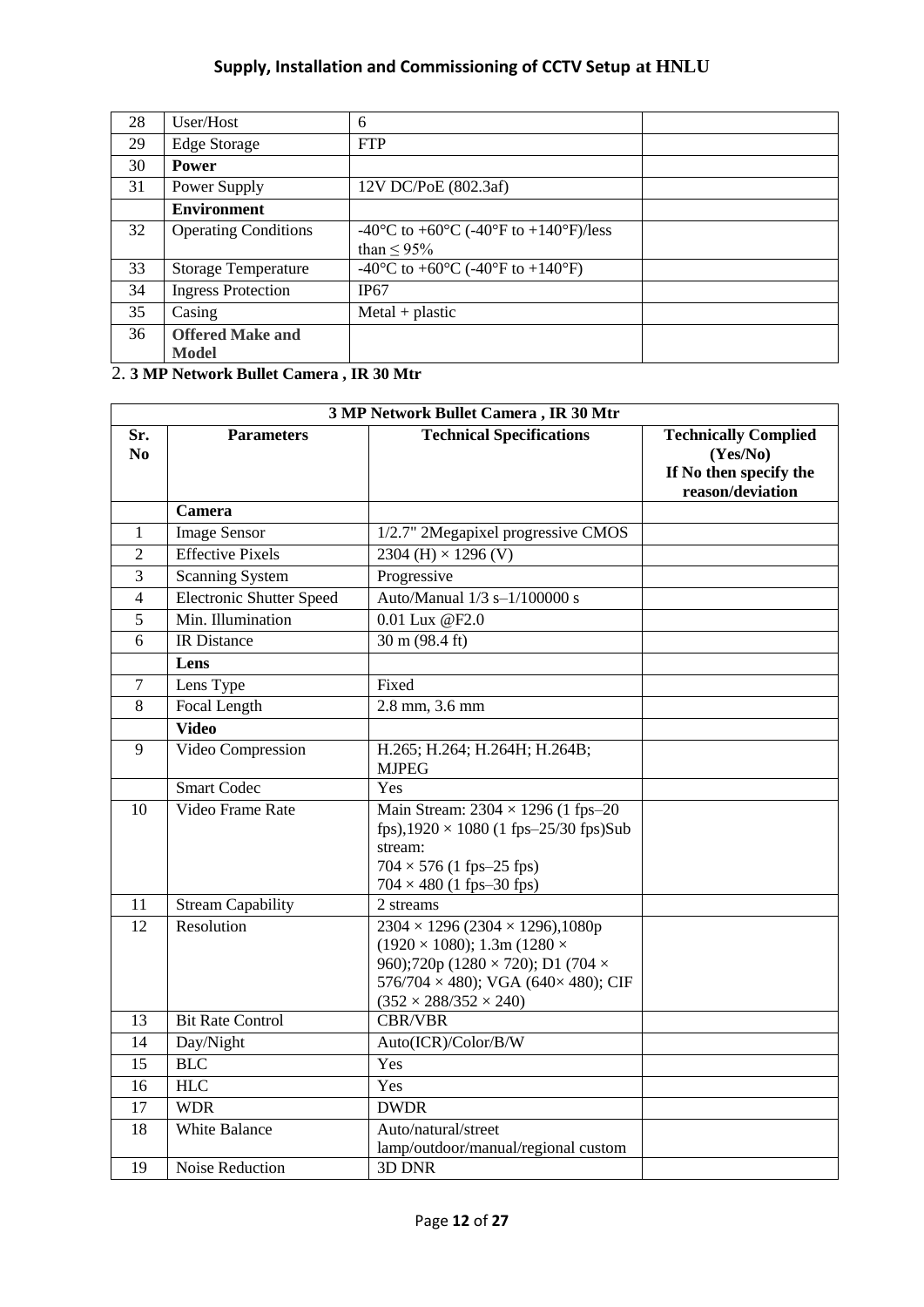| 20 | <b>Motion Detection</b>       | OFF/ON (4 areas, rectangular)         |  |
|----|-------------------------------|---------------------------------------|--|
| 21 | Region of Interest(RoI)       | Yes                                   |  |
| 22 | Smart IR                      | Yes                                   |  |
| 23 | Mirror                        | Yes                                   |  |
| 24 | Privacy Masking               | Yes                                   |  |
|    | <b>Network</b>                |                                       |  |
| 25 | <b>Network</b>                | RJ-45 (10/100 Base-T)                 |  |
| 26 | Protocol                      | IPv4; HTTP; HTTPS; TCP; UDP;          |  |
|    |                               | ARP; RTP; RTSP; SMTP; FTP;            |  |
|    |                               | DHCP; DNS; NTP; Multicast             |  |
| 27 | Interoperability              | ONVIF (Profile S); CGI; P2P; Genetec  |  |
| 28 | User/Host                     | 6                                     |  |
| 29 | <b>Edge Storage</b>           | <b>FTP</b>                            |  |
| 30 | <b>Power</b>                  |                                       |  |
| 31 | Power Supply                  | 12V DC/PoE (802.3af)                  |  |
|    | <b>Environment</b>            |                                       |  |
| 32 | <b>Operating Conditions</b>   | -40°C to +60°C (-40°F to +140°F)/less |  |
|    |                               | than $\leq$ 95%                       |  |
| 33 | <b>Storage Temperature</b>    | -40°C to +60°C (-40°F to +140°F)      |  |
| 34 | <b>Ingress Protection</b>     | IP67                                  |  |
| 35 | Casing                        | $MetaI + plastic$                     |  |
| 36 | <b>Offered Make and Model</b> |                                       |  |

**3. 4 CH NVR 1 SATA**

| <b>4 CH NVR 1 SATA</b>               |                                                                                            |                                                                                       |
|--------------------------------------|--------------------------------------------------------------------------------------------|---------------------------------------------------------------------------------------|
| <b>Parameters</b>                    | <b>Technical Specifications</b>                                                            | <b>Technically Complied</b><br>(Yes/No)<br>If No then specify the<br>reason/deviation |
| System                               |                                                                                            |                                                                                       |
| <b>Main Processor</b>                | Industrial-grade embedded processor                                                        |                                                                                       |
| <b>Operation Interface</b>           | Web/operating in local GUI                                                                 |                                                                                       |
| <b>Video</b>                         |                                                                                            |                                                                                       |
| <b>Access Channel</b>                | 4 channels                                                                                 |                                                                                       |
| Network Bandwidth                    | 80 Mbps for access, 80 Mbps for storage and 60 Mbps<br>for forwarding.                     |                                                                                       |
| Resolution                           | 12M/8M/5M/4M/3M/2M/720P/D1                                                                 |                                                                                       |
| Decoding Capability                  | 4ch 1080P@30fps                                                                            |                                                                                       |
| Video Output                         | 1 VGA/1 HDMI simultaneous video output by default,<br>the maximum resolution of HDMI is 4K |                                                                                       |
| Multi-screen Display                 | $01-Apr$                                                                                   |                                                                                       |
| Third Party Camera<br>Access         | Onvif, RTSP                                                                                |                                                                                       |
| $\label{eq:compression} Compression$ |                                                                                            |                                                                                       |
| Video                                | H.264/.H265/Smart H.264+/Smart H.265+/MJPEG                                                |                                                                                       |
| Audio                                | PCM/G711A/G711U/G26/AAC                                                                    |                                                                                       |
| <b>Network</b>                       |                                                                                            |                                                                                       |
| <b>Network Protocol</b>              | HTTP, HTTPS, TCP/IP, IPv4, IPv6, RTSP, UDP, NTP,<br>DHCP, DNS                              |                                                                                       |
| <b>Mobile Phone Access</b>           | Android, iOS                                                                               |                                                                                       |
| Interoperability                     | ONVIF (profile T/profile S/profile G), CGI, SDK                                            |                                                                                       |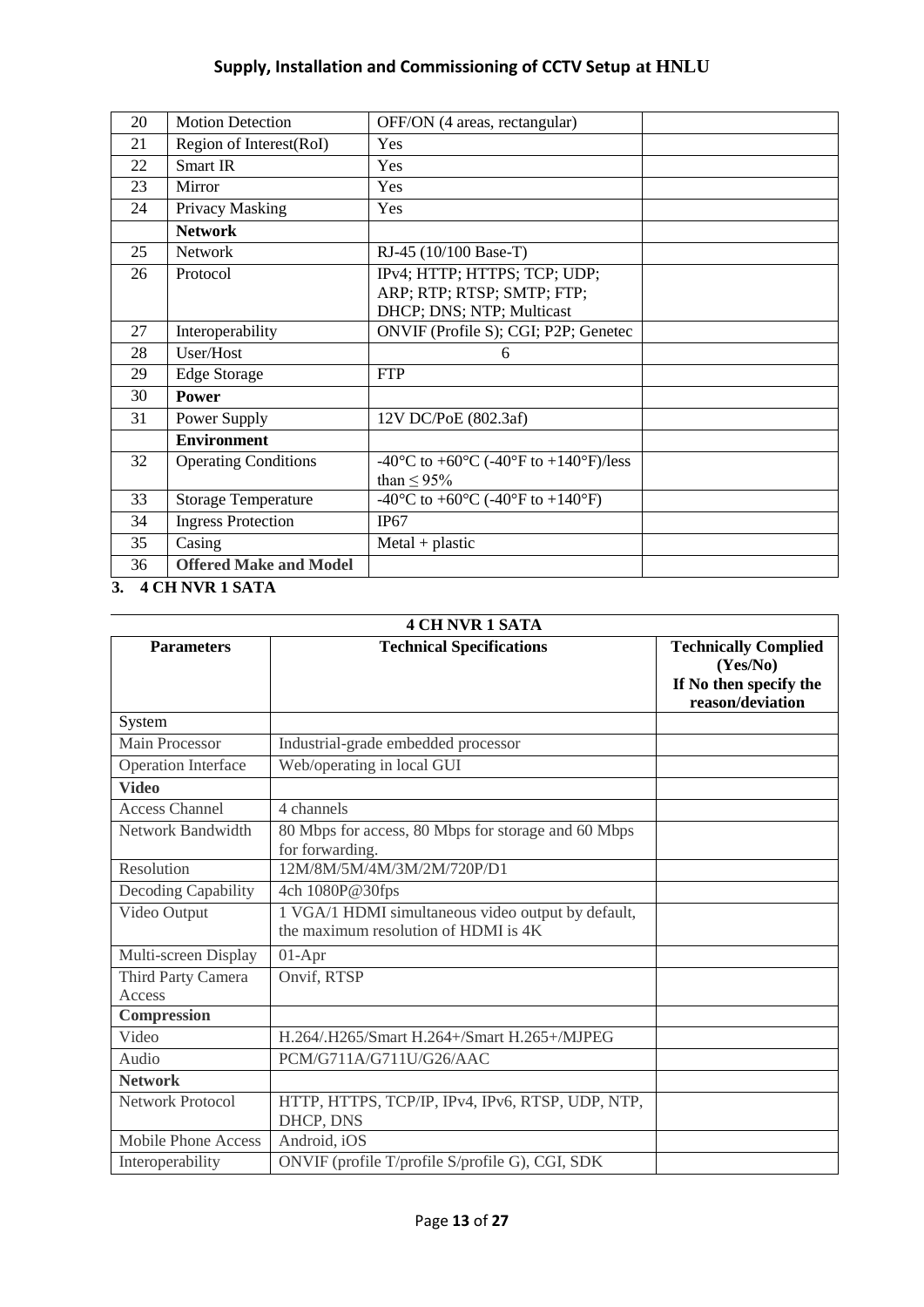| <b>Record Playback</b>                  |                                                                                                                                                                                                  |  |
|-----------------------------------------|--------------------------------------------------------------------------------------------------------------------------------------------------------------------------------------------------|--|
| Multi-channel<br>Playback               | Up to 4 channels playback                                                                                                                                                                        |  |
| Storage                                 | Local HDD and network                                                                                                                                                                            |  |
| Backup                                  | <b>USB</b> device                                                                                                                                                                                |  |
| <b>SMD Plus</b>                         |                                                                                                                                                                                                  |  |
| Performance                             | 4 channels                                                                                                                                                                                       |  |
| AI Search                               | Search by target classification (Human, Vehicle)                                                                                                                                                 |  |
| <b>Face Recognition</b>                 |                                                                                                                                                                                                  |  |
| Performance                             | Max 8 face pictures/sec processing 1 channel video<br>stream face recognition                                                                                                                    |  |
| <b>Stranger Mode</b>                    | Detect strangers' faces (not in device's face database).<br>Similarity threshold can be set manually                                                                                             |  |
| AI Search                               | Up to 8 target face images search at same time,<br>similarity threshold can be set for each target face image                                                                                    |  |
| Database<br>Management                  | Up to 10 face databases with 5,000 face images in total.<br>Name, gender, birthday, address, certificate<br>type, cerificate No., countries®ions and state can be<br>added to each face picture. |  |
| <b>Trigger Events</b>                   | Buzzer, Voice Prompts, Email, Snapshot, Recording,<br>Alarm Out, PTZ Activation, etc.                                                                                                            |  |
| <b>Perimeter</b><br><b>Protection</b>   |                                                                                                                                                                                                  |  |
| Performance                             | 2 channels                                                                                                                                                                                       |  |
| Object classification                   | Human/Vehicle secondary recognition for tripwire and<br>intrusion                                                                                                                                |  |
| AI Search                               | Search by target classification (Human, Vehicle)                                                                                                                                                 |  |
| <b>Alarm</b>                            |                                                                                                                                                                                                  |  |
| <b>General Alarm</b>                    | Motion detection, privacy masking, video loss, PIR<br>alarm, IPC alarm                                                                                                                           |  |
| <b>Anomaly Alarm</b>                    | Front-end device going offline, storage error, full<br>storage, IP conflict, MAC conflict, login lock, network<br>security anomaly                                                               |  |
| <b>External Port</b>                    |                                                                                                                                                                                                  |  |
| <b>HDD</b>                              | 1 SATA port, up to 8 TB. The maximum HDD capacity<br>varies with environment temperature                                                                                                         |  |
| <b>USB</b>                              | 1 front USB 2.0 port, 1 rear USB 2.0 port                                                                                                                                                        |  |
| <b>HDMI</b>                             | 1                                                                                                                                                                                                |  |
| <b>VGA</b>                              | $\mathbf{1}$                                                                                                                                                                                     |  |
| <b>Network</b>                          |                                                                                                                                                                                                  |  |
| <b>RCA</b> Input                        | 1                                                                                                                                                                                                |  |
| <b>RCA Output</b>                       | $\mathbf{1}$                                                                                                                                                                                     |  |
| <b>General Parameter</b>                |                                                                                                                                                                                                  |  |
| Power Supply                            | DC12V, 1.5A                                                                                                                                                                                      |  |
| Operating                               | -10°C to 55°C (+14°F to +113°F)                                                                                                                                                                  |  |
| Temperature                             |                                                                                                                                                                                                  |  |
| <b>Storage Temperature</b>              | 0°C to 40°C (+32°F to +104°F)                                                                                                                                                                    |  |
| <b>Operating Humidity</b>               | 10%-93%                                                                                                                                                                                          |  |
| <b>Storage Humidity</b>                 | 30%-85%                                                                                                                                                                                          |  |
| Certifications                          | <b>CE/FCC</b>                                                                                                                                                                                    |  |
| <b>Offered Make and</b><br><b>Model</b> |                                                                                                                                                                                                  |  |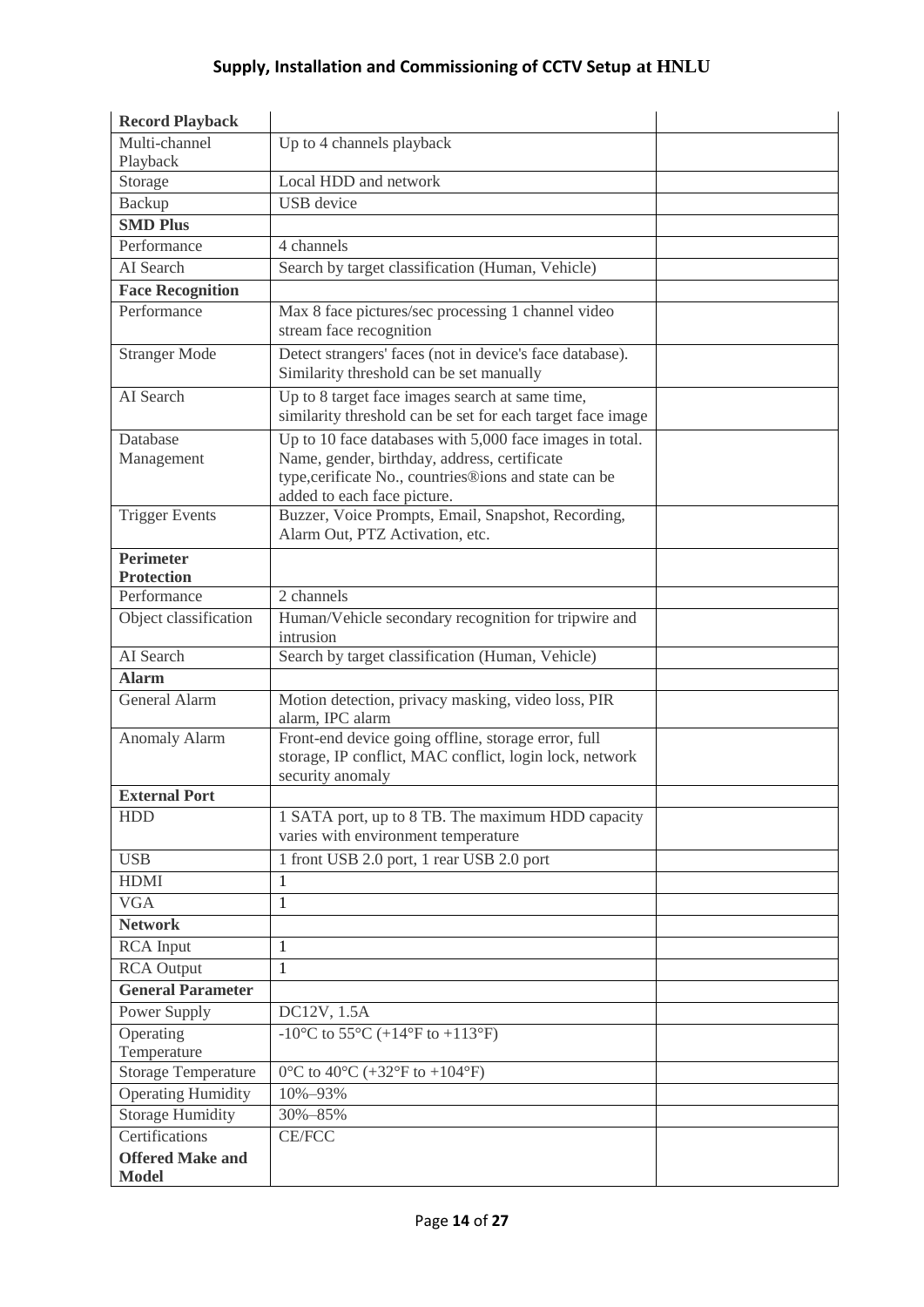## 4. **8 CH NVR 1 SATA**

| <b>8 CH NVR 1 SATA</b>       |                                                                                                                                             |                                                                                       |  |
|------------------------------|---------------------------------------------------------------------------------------------------------------------------------------------|---------------------------------------------------------------------------------------|--|
| <b>Parameters</b>            | <b>Technical Specifications</b>                                                                                                             | <b>Technically Complied</b><br>(Yes/No)<br>If No then specify the<br>reason/deviation |  |
| <b>System</b>                |                                                                                                                                             |                                                                                       |  |
| Main Processor               | Industrial-grade embedded processor                                                                                                         |                                                                                       |  |
| Operation Interface          | Web/operating in local GUI                                                                                                                  |                                                                                       |  |
| <b>Video</b>                 |                                                                                                                                             |                                                                                       |  |
| <b>Access Channel</b>        | 8 channels                                                                                                                                  |                                                                                       |  |
| Network Bandwidth            | 80 Mbps for access, 80 Mbps for storage and 60 Mbps<br>for forwarding.                                                                      |                                                                                       |  |
| Resolution                   | 12M/8M/5M/4M/3M/2M/720P/D1                                                                                                                  |                                                                                       |  |
| Decoding Capability          | 4ch 1080P@30fps                                                                                                                             |                                                                                       |  |
| Video Output                 | 1 VGA/1 HDMI simultaneous video output by<br>default, the maximum resolution of HDMI is 4K                                                  |                                                                                       |  |
| Multi-screen Display         | 1/4/8/9/16                                                                                                                                  |                                                                                       |  |
| Third Party Camera<br>Access | Onvif, RTSP                                                                                                                                 |                                                                                       |  |
| Compression                  |                                                                                                                                             |                                                                                       |  |
| Video                        | H.264/.H265/Smart H.264+/Smart H.265+/MJPEG                                                                                                 |                                                                                       |  |
| Audio                        | PCM/G711A/G711U/G26/AAC                                                                                                                     |                                                                                       |  |
| <b>Network</b>               |                                                                                                                                             |                                                                                       |  |
| <b>Network Protocol</b>      | HTTP, HTTPS, TCP/IP, IPv4, IPv6, RTSP, UDP,<br>NTP, DHCP, DNS                                                                               |                                                                                       |  |
| Mobile Phone Access          | Android, iOS                                                                                                                                |                                                                                       |  |
| Interoperability             | ONVIF (profile T/profile S/profile G), CGI, SDK                                                                                             |                                                                                       |  |
| <b>Record Playback</b>       |                                                                                                                                             |                                                                                       |  |
| Multi-channel<br>Playback    | Up to 8 channels playback                                                                                                                   |                                                                                       |  |
| Storage                      | Local HDD and network                                                                                                                       |                                                                                       |  |
| Backup                       | <b>USB</b> device                                                                                                                           |                                                                                       |  |
| <b>SMD Plus</b>              |                                                                                                                                             |                                                                                       |  |
| Performance                  | 4 channels                                                                                                                                  |                                                                                       |  |
| AI Search                    | Search by target classification (Human, Vehicle)                                                                                            |                                                                                       |  |
| <b>Face Recognition</b>      |                                                                                                                                             |                                                                                       |  |
| Performance                  | Max 8 face pictures/sec processing 1 channel video<br>stream face recognition                                                               |                                                                                       |  |
| <b>Stranger Mode</b>         | Detect strangers' faces (not in device's face database).<br>Similarity threshold can be set manually                                        |                                                                                       |  |
| AI Search                    | Up to 8 target face images search at same time,<br>similarity threshold can be set for each target face<br>image                            |                                                                                       |  |
| Database                     | Up to 10 face databases with 5,000 face images in                                                                                           |                                                                                       |  |
| Management                   | total. Name, gender, birthday, address, certificate<br>type, cerificate No., countries®ions and state can be<br>added to each face picture. |                                                                                       |  |
| <b>Trigger Events</b>        | Buzzer, Voice Prompts, Email, Snapshot, Recording,<br>Alarm Out, PTZ Activation, etc.                                                       |                                                                                       |  |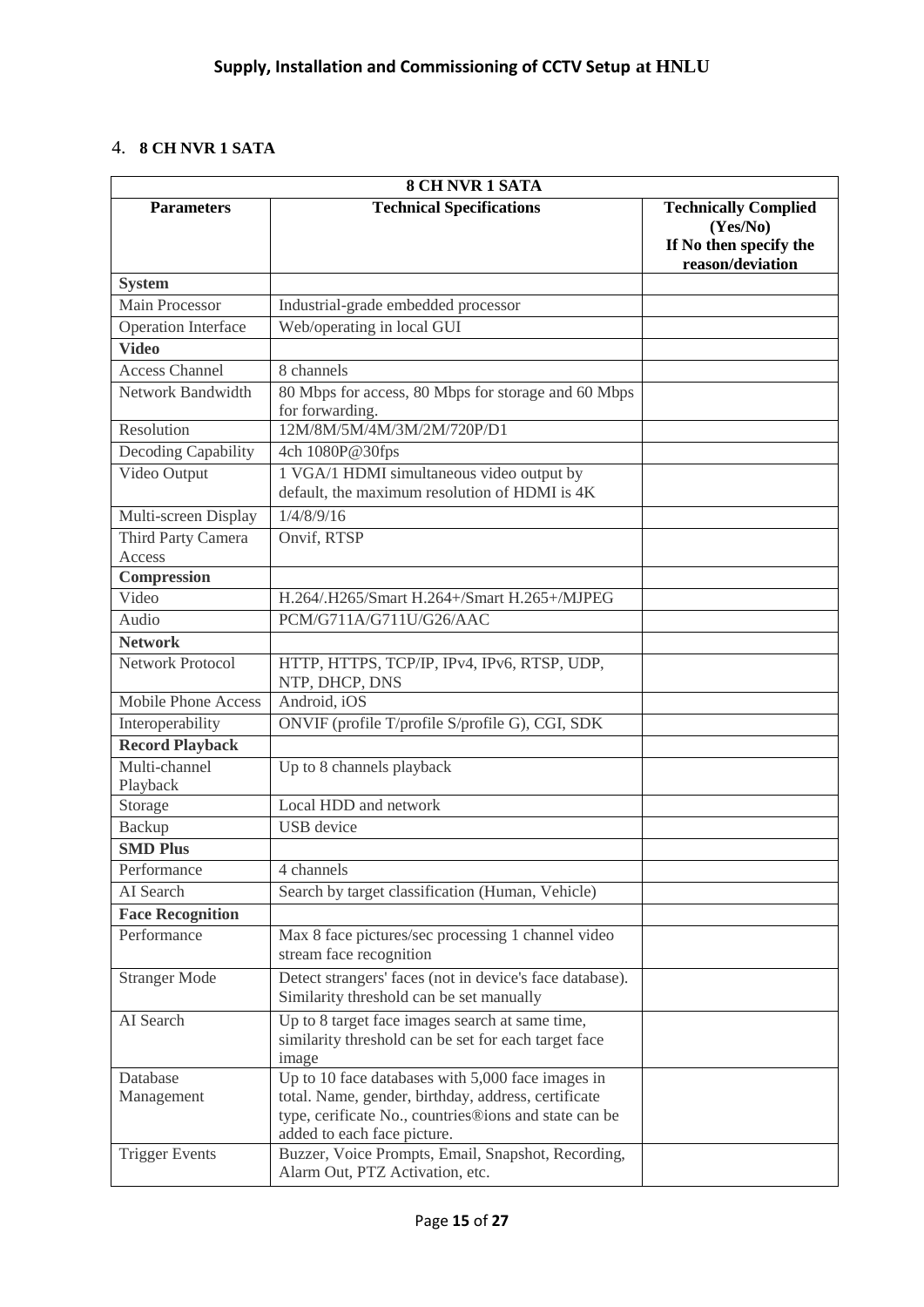| <b>Perimeter</b>           |                                                     |  |
|----------------------------|-----------------------------------------------------|--|
| <b>Protection</b>          |                                                     |  |
| Performance                | 2 channels                                          |  |
| Object classification      | Human/Vehicle secondary recognition for tripwire    |  |
|                            | and intrusion                                       |  |
| AI Search                  | Search by target classification (Human, Vehicle)    |  |
| <b>Alarm</b>               |                                                     |  |
| <b>General Alarm</b>       | Motion detection, privacy masking, video loss, PIR  |  |
|                            | alarm, IPC alarm                                    |  |
| <b>Anomaly Alarm</b>       | Front-end device going offline, storage error, full |  |
|                            | storage, IP conflict, MAC conflict, login lock,     |  |
|                            | network security anomaly                            |  |
| <b>External Port</b>       |                                                     |  |
| <b>HDD</b>                 | 1 SATA port, up to 8 TB. The maximum HDD            |  |
|                            | capacity varies with environment temperature        |  |
| <b>USB</b>                 | 1 front USB 2.0 port, 1 rear USB 2.0 port           |  |
| <b>HDMI</b>                | 1                                                   |  |
| <b>VGA</b>                 | 1                                                   |  |
| Network                    |                                                     |  |
| <b>RCA</b> Input           | 1                                                   |  |
| <b>RCA</b> Output          | $\mathbf{1}$                                        |  |
| <b>General Parameter</b>   |                                                     |  |
| Power Supply               | DC12V, 1.5A                                         |  |
| Operating                  | -10°C to 55°C (+14°F to +113°F)                     |  |
| Temperature                |                                                     |  |
| <b>Storage Temperature</b> | 0°C to 40°C (+32°F to +104°F)                       |  |
| <b>Operating Humidity</b>  | $10\% - 93\%$                                       |  |
| <b>Storage Humidity</b>    | 30%-85%                                             |  |
| Certifications             | <b>CE/FCC</b>                                       |  |
| <b>Offered Make and</b>    |                                                     |  |
| <b>Model</b>               |                                                     |  |

# 5. 16 CH NVR 1 SATA

| <b>16 CH NVR 1 SATA</b>    |                                                                                            |                                                                                       |
|----------------------------|--------------------------------------------------------------------------------------------|---------------------------------------------------------------------------------------|
| <b>Parameters</b>          | <b>Technical Specifications</b>                                                            | <b>Technically Complied</b><br>(Yes/No)<br>If No then specify the<br>reason/deviation |
| <b>System</b>              |                                                                                            |                                                                                       |
| <b>Main Processor</b>      | Industrial-grade embedded processor                                                        |                                                                                       |
| <b>Operation Interface</b> | Web/operating in local GUI                                                                 |                                                                                       |
| <b>Video</b>               |                                                                                            |                                                                                       |
| Access Channel             | 16 channels                                                                                |                                                                                       |
| Network Bandwidth          | 200 Mbps for access, 200 Mbps for storage and 100<br>Mbps for forwarding                   |                                                                                       |
| Resolution                 | 12M/8M/5M/4M/3M/2M/720P/D1                                                                 |                                                                                       |
| Decoding Capability        | 4ch 1080P@30fps                                                                            |                                                                                       |
| Video Output               | 1 VGA/1 HDMI simultaneous video output by<br>default, the maximum resolution of HDMI is 4K |                                                                                       |
| Multi-screen Display       | 1/4/8/9/16                                                                                 |                                                                                       |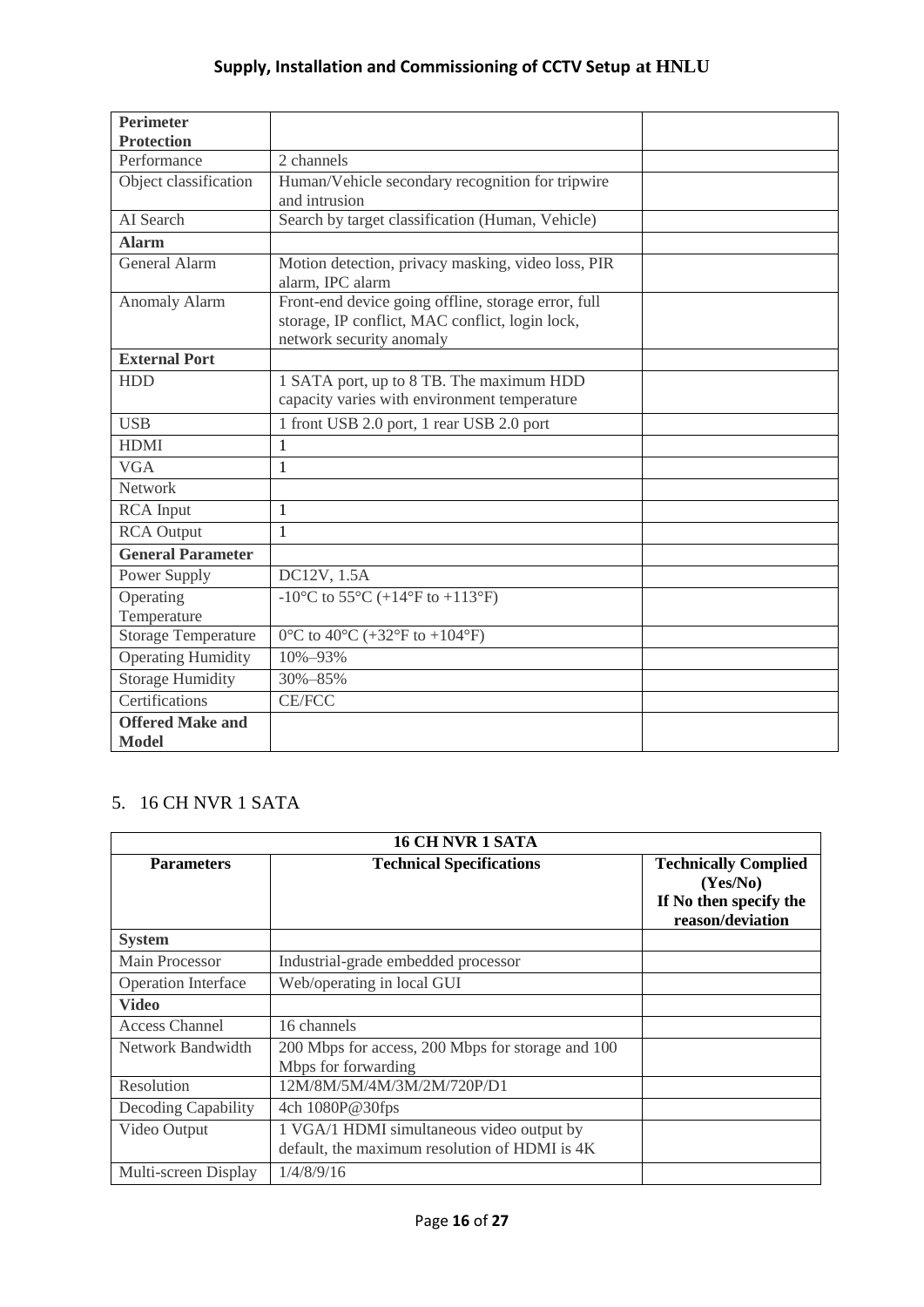| Third Party Camera                    | Onvif, RTSP                                                                                                                                                                                      |  |
|---------------------------------------|--------------------------------------------------------------------------------------------------------------------------------------------------------------------------------------------------|--|
| Access                                |                                                                                                                                                                                                  |  |
| Compression                           |                                                                                                                                                                                                  |  |
| Video                                 | H.264/.H265/Smart H.264+/Smart H.265+/MJPEG                                                                                                                                                      |  |
| Audio                                 | PCM/G711A/G711U/G26/AAC                                                                                                                                                                          |  |
| <b>Network</b>                        |                                                                                                                                                                                                  |  |
| <b>Network Protocol</b>               | HTTP, HTTPS, TCP/IP, IPv4, IPv6, RTSP, UDP,<br>NTP, DHCP, DNS                                                                                                                                    |  |
| <b>Mobile Phone Access</b>            | Android, iOS                                                                                                                                                                                     |  |
| Interoperability                      | ONVIF (profile T/profile S/profile G), CGI, SDK                                                                                                                                                  |  |
| <b>Record Playback</b>                |                                                                                                                                                                                                  |  |
| Multi-channel                         | Up to 8 channels playback                                                                                                                                                                        |  |
| Playback                              |                                                                                                                                                                                                  |  |
| Storage                               | Local HDD and network                                                                                                                                                                            |  |
| <b>Backup</b>                         | <b>USB</b> device                                                                                                                                                                                |  |
| <b>SMD Plus</b>                       |                                                                                                                                                                                                  |  |
| Performance                           | 4 channels                                                                                                                                                                                       |  |
| AI Search                             | Search by target classification (Human, Vehicle)                                                                                                                                                 |  |
| <b>Face Recognition</b>               |                                                                                                                                                                                                  |  |
| Performance                           | Max 8 face pictures/sec processing 1 channel video<br>stream face recognition                                                                                                                    |  |
| <b>Stranger Mode</b>                  | Detect strangers' faces (not in device's face database).<br>Similarity threshold can be set manually                                                                                             |  |
| AI Search                             | Up to 8 target face images search at same time,<br>similarity threshold can be set for each target face<br>image                                                                                 |  |
| Database<br>Management                | Up to 10 face databases with 5,000 face images in<br>total. Name, gender, birthday, address, certificate<br>type, cerificate No., countries®ions and state can be<br>added to each face picture. |  |
| <b>Trigger Events</b>                 | Buzzer, Voice Prompts, Email, Snapshot, Recording,<br>Alarm Out, PTZ Activation, etc.                                                                                                            |  |
| <b>Perimeter</b><br><b>Protection</b> |                                                                                                                                                                                                  |  |
| Performance                           | 2 channels                                                                                                                                                                                       |  |
| Object classification                 | Human/Vehicle secondary recognition for tripwire<br>and intrusion                                                                                                                                |  |
| AI Search                             | Search by target classification (Human, Vehicle)                                                                                                                                                 |  |
| <b>Alarm</b>                          |                                                                                                                                                                                                  |  |
| <b>General Alarm</b>                  | Motion detection, privacy masking, video loss, PIR<br>alarm, IPC alarm                                                                                                                           |  |
| <b>Anomaly Alarm</b>                  | Front-end device going offline, storage error, full<br>storage, IP conflict, MAC conflict, login lock,<br>network security anomaly                                                               |  |
| <b>External Port</b>                  |                                                                                                                                                                                                  |  |
| <b>HDD</b>                            | 1 SATA port, up to 8 TB. The maximum HDD<br>capacity varies with environment temperature                                                                                                         |  |
| <b>USB</b>                            | 1 front USB 2.0 port, 1 rear USB 2.0 port                                                                                                                                                        |  |
| <b>HDMI</b>                           | $\mathbf{1}$                                                                                                                                                                                     |  |
| <b>VGA</b>                            | 1                                                                                                                                                                                                |  |
| Network                               | 1 RJ-45 port (10/100/1000 Mbps)                                                                                                                                                                  |  |
| <b>RCA</b> Input                      | $\mathbf{1}$                                                                                                                                                                                     |  |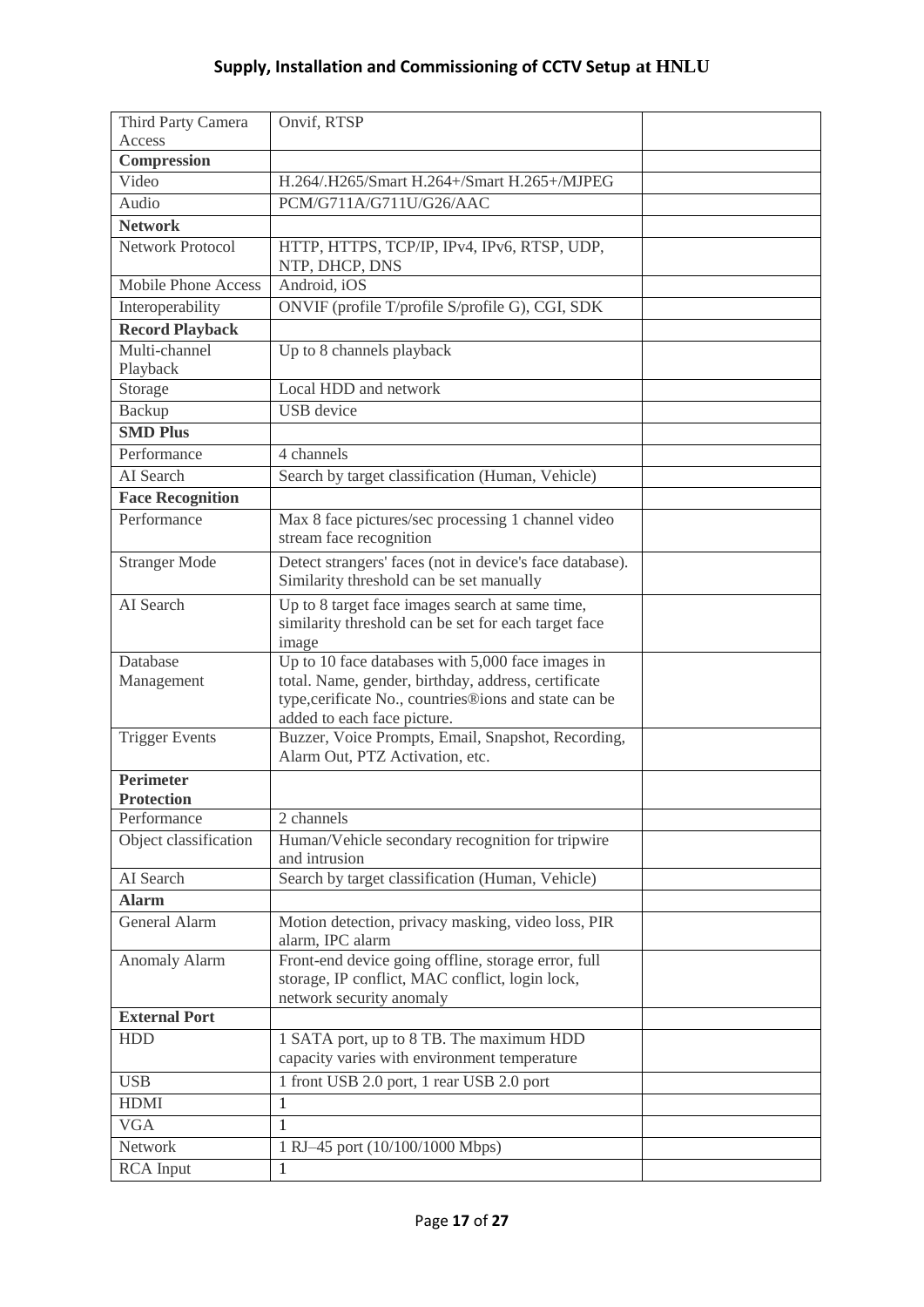| <b>RCA Output</b>                       |                                                                                     |  |
|-----------------------------------------|-------------------------------------------------------------------------------------|--|
| <b>General Parameter</b>                |                                                                                     |  |
| Power Supply                            | DC12V, 1.5A                                                                         |  |
| Operating<br>Temperature                | -10 <sup>o</sup> C to 55 <sup>o</sup> C (+14 <sup>o</sup> F to +113 <sup>o</sup> F) |  |
| <b>Storage Temperature</b>              | 0°C to 40°C (+32°F to +104°F)                                                       |  |
| <b>Operating Humidity</b>               | 10%-93%                                                                             |  |
| <b>Storage Humidity</b>                 | $30\% - 85\%$                                                                       |  |
| Certifications                          | <b>CE/FCC</b>                                                                       |  |
| <b>Offered Make and</b><br><b>Model</b> |                                                                                     |  |

## 6. **32 CH NVR 2 SATA**

| 32 CH NVR 2 SATA                    |                                                                                                                                                                                                   |                                                                                       |  |  |
|-------------------------------------|---------------------------------------------------------------------------------------------------------------------------------------------------------------------------------------------------|---------------------------------------------------------------------------------------|--|--|
| <b>Parameters</b>                   | <b>Technical Specifications</b>                                                                                                                                                                   | <b>Technically Complied</b><br>(Yes/No)<br>If No then specify the<br>reason/deviation |  |  |
| <b>System</b>                       |                                                                                                                                                                                                   |                                                                                       |  |  |
| Main<br>Processor                   | Industrial-grade embedded processor                                                                                                                                                               |                                                                                       |  |  |
| Operation<br>Interface              | Web/operating in local GUI                                                                                                                                                                        |                                                                                       |  |  |
| <b>Video</b>                        |                                                                                                                                                                                                   |                                                                                       |  |  |
| Access<br>Channel                   | 16 channels                                                                                                                                                                                       |                                                                                       |  |  |
| Network<br>Bandwidth                | Access: 160 Mbps; Storage: 128 Mbps; Forward: 48 Mbps                                                                                                                                             |                                                                                       |  |  |
| Resolution                          | 8MP; 6MP; 5MP; 4MP; 3MP; 1080p; 720p; D1                                                                                                                                                          |                                                                                       |  |  |
| Decoding<br>Capability              | $8 \times 1080p@30$ fps                                                                                                                                                                           |                                                                                       |  |  |
| Video Output                        | $1 \times VGA$ output, $1 \times HDMI$ output, supports simultaneous<br>video sources output for VGA and HDMI                                                                                     |                                                                                       |  |  |
| Multi-screen<br>Display             | 1, 4, 8, 9, 16, 25, 32 views                                                                                                                                                                      |                                                                                       |  |  |
| <b>Third Party</b><br>Camera Access | Onvif, RTSP                                                                                                                                                                                       |                                                                                       |  |  |
| Compression                         |                                                                                                                                                                                                   |                                                                                       |  |  |
| Video                               | Smart H.265/H.265/Smart H.264/H.264/MJPEG                                                                                                                                                         |                                                                                       |  |  |
| Audio                               | PCM/G711A/G711U/G726/AAC                                                                                                                                                                          |                                                                                       |  |  |
| <b>Network</b>                      |                                                                                                                                                                                                   |                                                                                       |  |  |
| Network<br>Protocol                 | HTTP; HTTPS; TCP/IP; IPv4/IPv6; UPnP; SNMP; RTSP;<br>UDP; SMTP; NTP; DHCP; DNS; IP<br>Filter; DDNS; FTP; Alarm Server; IP Search (Support Dahua<br>IP camera; DVR; NVS; etc.); P2P; auto register |                                                                                       |  |  |
| Mobile Phone<br>Access              | Android, iOS                                                                                                                                                                                      |                                                                                       |  |  |
| Interoperability                    | ONVIF(profile T/S/G); CGI; SDK                                                                                                                                                                    |                                                                                       |  |  |
| Record<br><b>Playback</b>           |                                                                                                                                                                                                   |                                                                                       |  |  |
| Multi-channel<br>Playback           | Up to 16 channels for playback                                                                                                                                                                    |                                                                                       |  |  |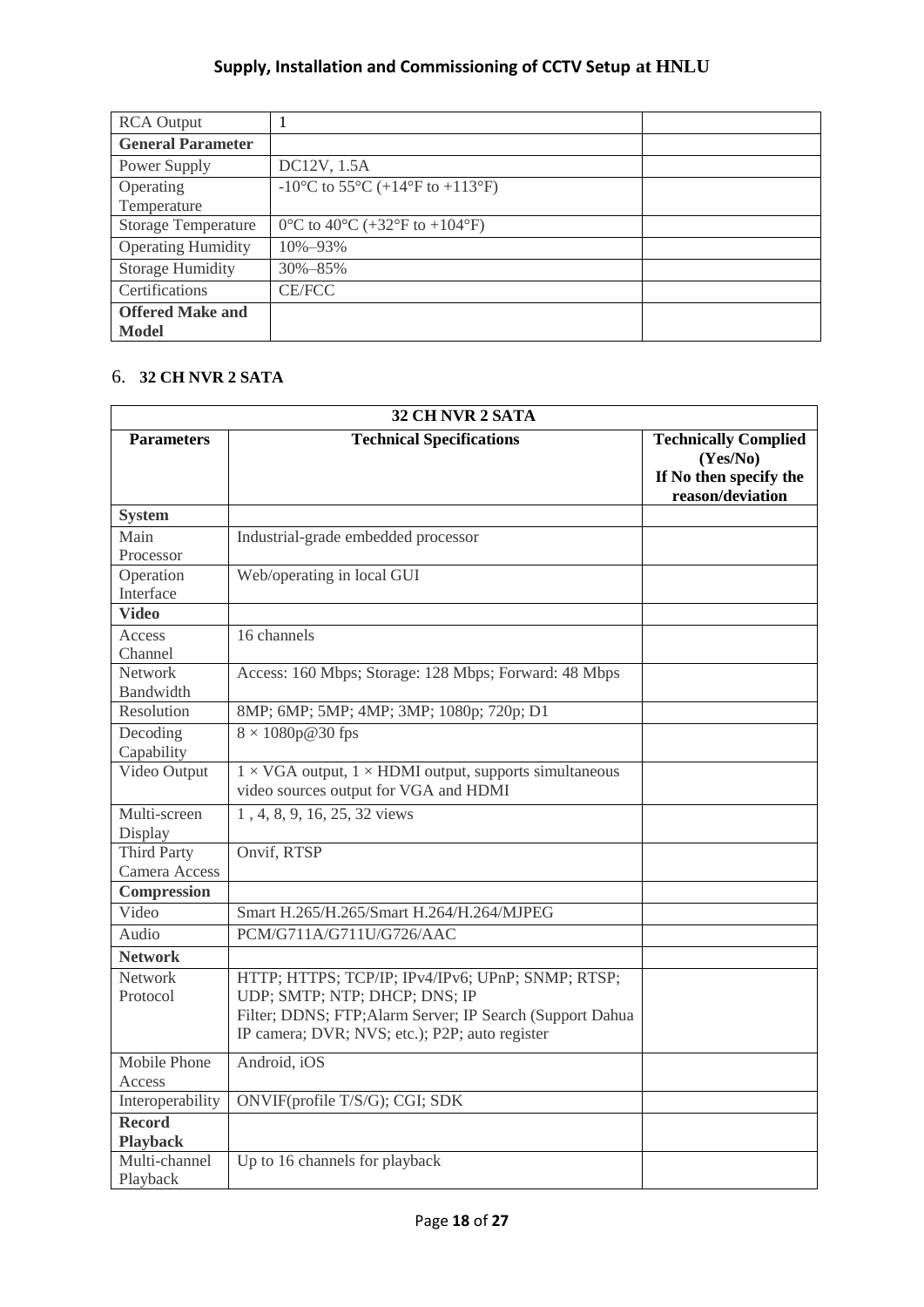| Storage                | Local HDD and network                                                    |  |
|------------------------|--------------------------------------------------------------------------|--|
| <b>Backup</b>          | <b>USB</b> device                                                        |  |
| <b>SMD Plus by</b>     |                                                                          |  |
| <b>Camera</b>          |                                                                          |  |
| Performance            | 12 channels                                                              |  |
| AI Search              | Search by target classification (Human, Vehicle)                         |  |
| <b>Perimeter</b>       |                                                                          |  |
| <b>Protection by</b>   |                                                                          |  |
| <b>Camera</b>          |                                                                          |  |
| Performance            | 8 channels                                                               |  |
| AI Search              | Search for pictures by channel, time and event type                      |  |
| Face                   |                                                                          |  |
| Detection by           |                                                                          |  |
| Camera                 |                                                                          |  |
| Performance            | 4 channels                                                               |  |
| <b>Face Attributes</b> | 6 attributes: Gender, age, glasses, expression, mouth mask,<br>and beard |  |
| AI Search              | Search for pictures by channel, time and face attributes                 |  |
| <b>Alarm</b>           |                                                                          |  |
| General Alarm          | Motion detection, privacy masking, video loss, scene                     |  |
|                        | changing, PIR alarm, IPC external alarm                                  |  |
| Anomaly                | Camera disconnection, storage error, disk full, IP conflict,             |  |
| Alarm                  | MAC conflict, login locked, and cybersecurity exception                  |  |
| <b>External Port</b>   |                                                                          |  |
| <b>HDD</b>             | 2 SATA III ports, up to 10 TB for a single HDD. The                      |  |
|                        | maximum HDD capacity varies with environment                             |  |
|                        | temperature                                                              |  |
| <b>USB</b>             | 2 ( $1 \times$ front USB2.0; $1 \times$ back USB2.0)                     |  |
| <b>HDMI</b>            | 1 (supports up to 4K resolution output)                                  |  |
| <b>VGA</b>             | 1                                                                        |  |
| Network                | $1 \times$ RJ-45, 10/100/1000 Mbps self-adaptive Ethernet port           |  |
| <b>RCA</b> Input       | $\mathbf{1}$                                                             |  |
| <b>RCA</b> Output      | 1                                                                        |  |
| Alarm Input            | 4                                                                        |  |
| <b>Alarm Output</b>    | $\overline{2}$                                                           |  |
| <b>General</b>         |                                                                          |  |
| <b>Parameter</b>       |                                                                          |  |
| Power Supply           | 12 V DC, 4A                                                              |  |
| Operating              | $-10$ °C to +55 °C (+10 °F to +131 °F)                                   |  |
| Temperature            |                                                                          |  |
| Storage                | 0 °C to +40 °C (32 °F to 104 °F)                                         |  |
| Temperature            |                                                                          |  |
| Operating              | 10%-93%                                                                  |  |
| Humidity               |                                                                          |  |
| Storage                | 30%-85%                                                                  |  |
| Humidity               |                                                                          |  |
| Certifications         | <b>CE/FCC</b>                                                            |  |
| <b>Offered Make</b>    |                                                                          |  |
| and Model              |                                                                          |  |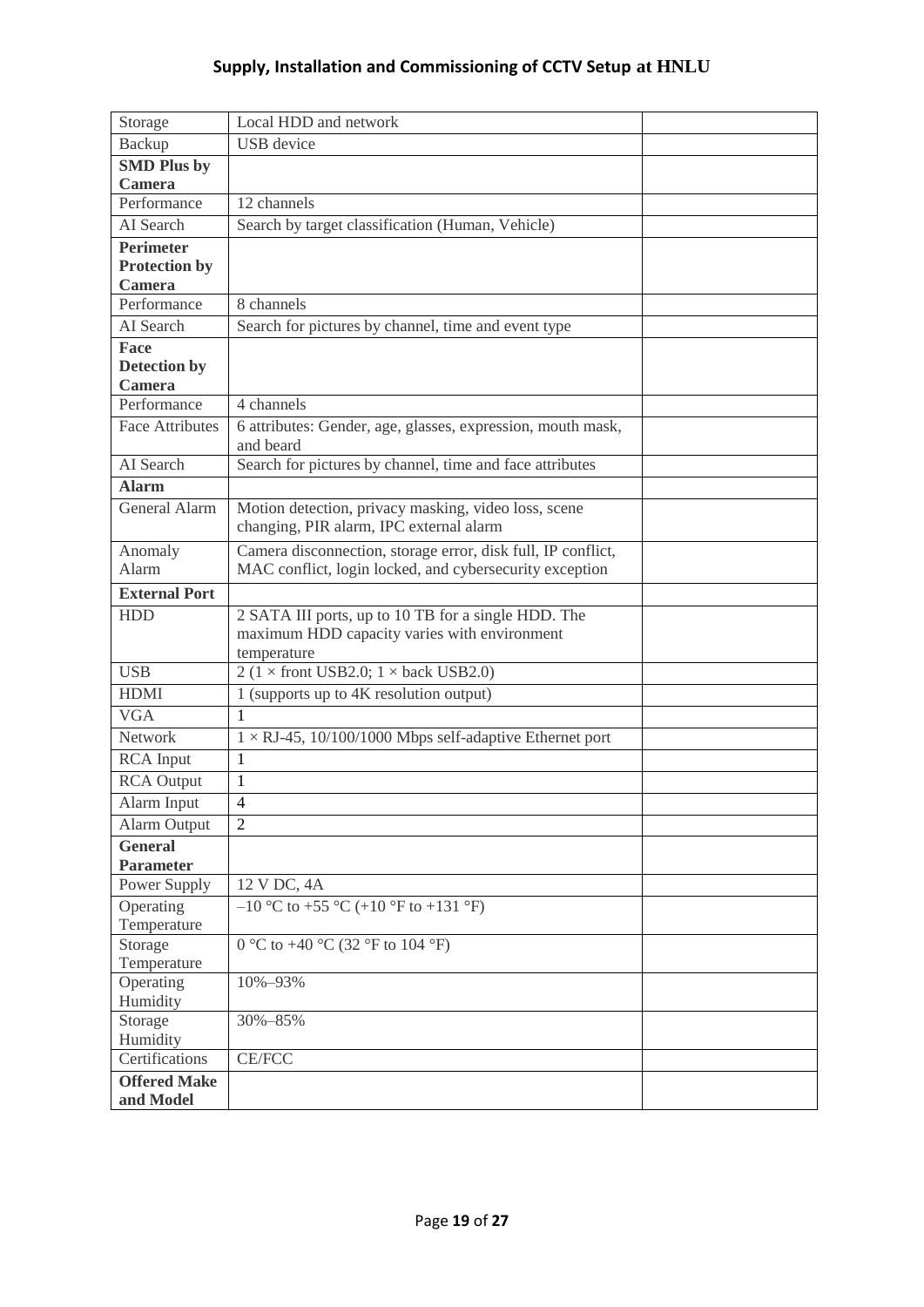#### 7. Other accessories

|        | Other accessories                                                                     | <b>Technically Complied</b><br>(Yes/No)<br>If No then specify the<br>reason/deviation |
|--------|---------------------------------------------------------------------------------------|---------------------------------------------------------------------------------------|
| >      | 6TB, 4TB, 2TB Surveillance Hard Disk Drive Continuous Duty<br>Read and Multiple Write |                                                                                       |
| >      | 04, 08 & 16 Port PoE Switch $+2$ Giga uplink                                          |                                                                                       |
| $\geq$ | RJ45 Connector & Crimping                                                             |                                                                                       |
| $\geq$ | HFC Junction Box 100 X 100 HF-GB-H                                                    |                                                                                       |
| >      | 6 U Rack fully loaded                                                                 |                                                                                       |
| >      | <b>Outdoor Cat 6 Cable</b>                                                            |                                                                                       |
| $\geq$ | PVC Pipe 1 Inch Dia White for Conduiting Cable                                        |                                                                                       |
| $\geq$ | Kaju Clips 20MM For PVC Pipe at least 5 Nos for 1 Pipe                                |                                                                                       |
| $\geq$ | 1KVA Offline UPS and Battery                                                          |                                                                                       |
| $\geq$ | Fabricated Structure at Typical Location                                              |                                                                                       |
| $\geq$ | Power Cable at least 2 Core 1.5 MM                                                    |                                                                                       |
| >      | Taking Power from Nearest Point Upto NVR/DVR Rack. with<br><b>PVC</b> Conduit         |                                                                                       |
| $\geq$ | other (if any)                                                                        |                                                                                       |
| >      | Installation Charges Including Cable Termination $+1$ Year<br>Service                 |                                                                                       |

| <b>Preferred Make</b> |                                        |  |
|-----------------------|----------------------------------------|--|
|                       | Camera and NVR                         |  |
|                       | CP plus, Hikvision or equivalent       |  |
| 2                     | Monitor                                |  |
|                       | Samsung, LG or equivalent              |  |
| 3                     | <b>Harddisk Drive</b>                  |  |
|                       | Seagate, Western Digital or equivalent |  |
| 4                     | <b>PoE Switches</b>                    |  |
|                       | Dlink, Netgear or equivalent           |  |
| 5                     | Offline KVA UPS                        |  |
|                       | APC, Numeric, Emerson or equivalent    |  |
|                       | <b>Outdoor Cat 6 Cable</b>             |  |
| 6                     | Dlink, Honeywell, Molex or equivalent  |  |

**Note:** *Bidder must submit a technical compliance sheet (with bidder specification, deviation & justification) and all the relevant documents to ensure that the technical specifications are compiled & all the conditions are fulfilled. Note: For Technical Queries contact: [it@hnlu.ac.in,](mailto:it@hnlu.ac.in) purchase@hnlu.ac.in.*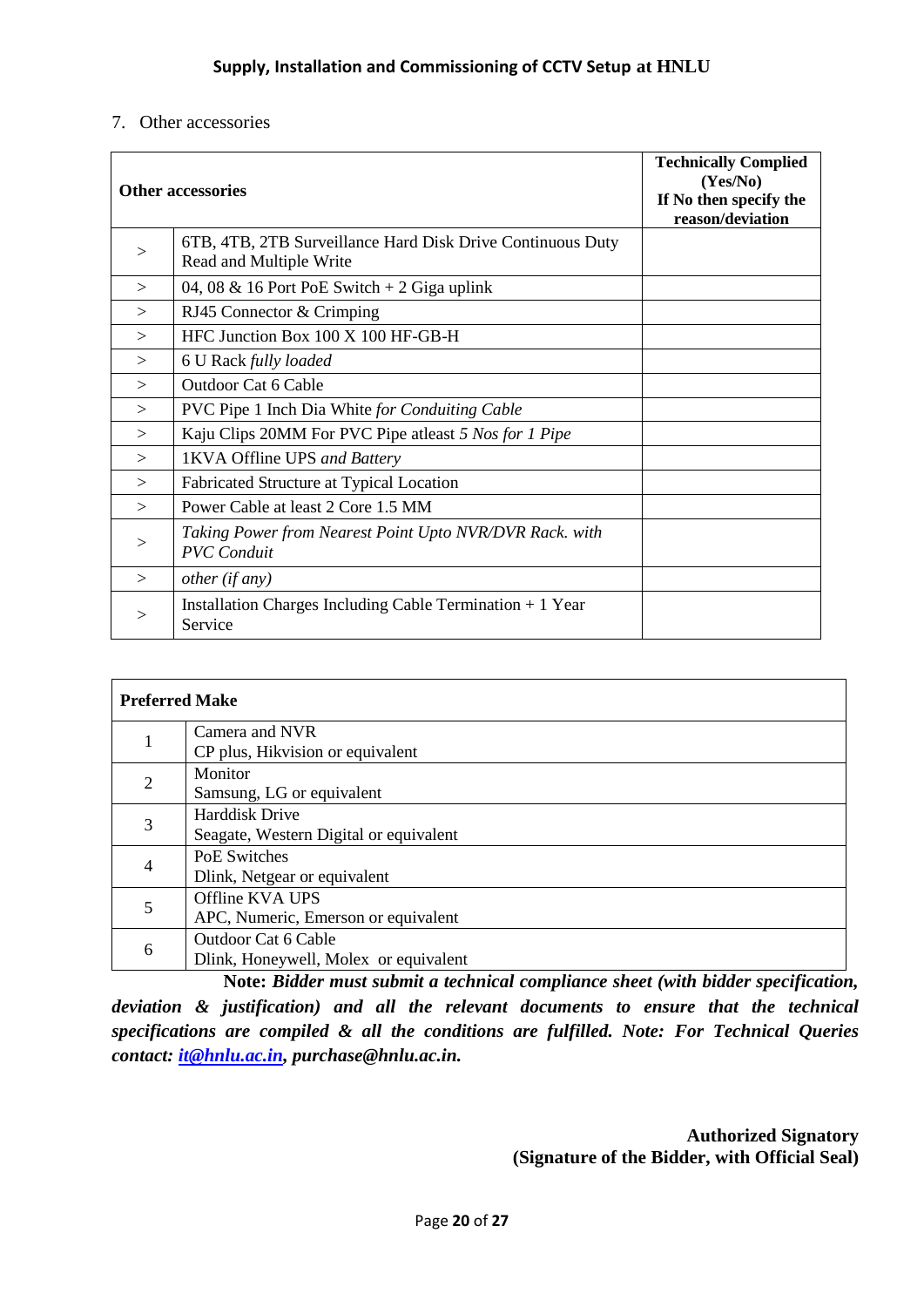## **SECTION – V PRICE BID PRICE BID**

#### **Schedule of price bid in the form of BOQ format:**

- 1. Financial Proposal/Commercial bid format is provided as BoQ along with this tender document at<https://www.tenderwizard.com/HNLURAIPUR>
- 2. Bidders are advised to download this BoQ.xls as it is and quote their offer/rates in the permitted column and upload the same in the commercial bid.
- 3. Bidder shall not tamper/modify downloaded price bid template in any manner. In case if the same is found to be tampered/modified in any manner, tender will be completely rejected and EMD shall be forfeited.
- 4. Any element of cost, taxes, duties levies etc. not specifically indicated in the BOQ, shall not be paid by the purchaser. If GST amount is not quoted in the BOQ (Financial Bid), the total cost will be treated as inclusive of GST. No further communication will be entertained later or else the EMD will be forfeited.
- 5. The tender shall remain valid for acceptance for 90 days, from the date of tender opening.

#### **Other conditions for Price Bid**

- 1. No unilateral revision in price will be admissible.
- 2. The bids shall be evaluated on the basis of total price quoted for Sl. No. 1 to 17 together, Supply, Installation and Commissioning of CCTV Setup at HNLU in the Commercial bid. Price quoted for the items from Sl. No. 18 will not be considered for deciding the L1 Price.

**Authorized Signatory (Signature of the Bidder, with Official Seal)**

\*\*\*(END OF SECTION V)\*\*\*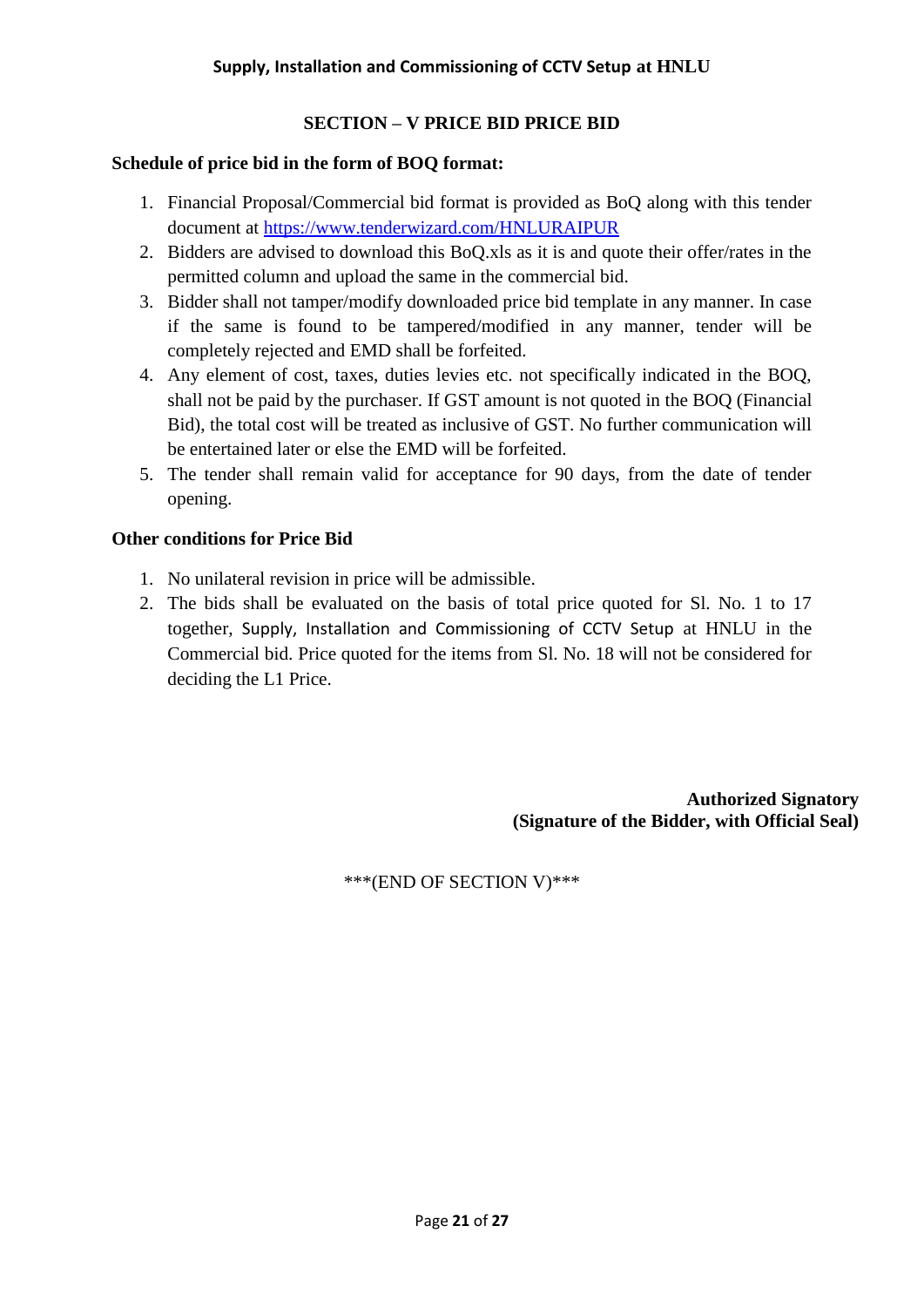## **Annexure C**

| S.No.                   | <b>Information Heading</b>               | <b>Details</b> |
|-------------------------|------------------------------------------|----------------|
|                         | <b>Name of Supplier/ Vender</b>          |                |
| $\overline{2}$          | Name of the person(s) to whom, all       |                |
|                         | references shall be made, regarding this |                |
|                         | <b>TENDER/PROJECT</b><br>(Authorized     |                |
|                         | <b>Signatory</b>                         |                |
| 3                       | Address of the contact person            |                |
| $\overline{\mathbf{4}}$ | Designation of the contact person        |                |
| 5                       | Telephone and Mobile Number of the       |                |
|                         | contact person                           |                |
| 6                       | Fax No. of the supplier/vender           |                |
|                         | <b>Email</b> id                          |                |
| 8                       | Last 3<br>Annual Turn Over (in Lakhs):   | 1.             |
|                         | <b>Financial years (in INR)</b>          | 2.             |
|                         |                                          | 3.             |
| 9                       | <b>PAN</b>                               |                |
| 10                      | <b>GSTN</b>                              |                |
| 11                      | <b>Bank Name and Account Number</b>      |                |
| 12                      | <b>IFSC Code</b>                         |                |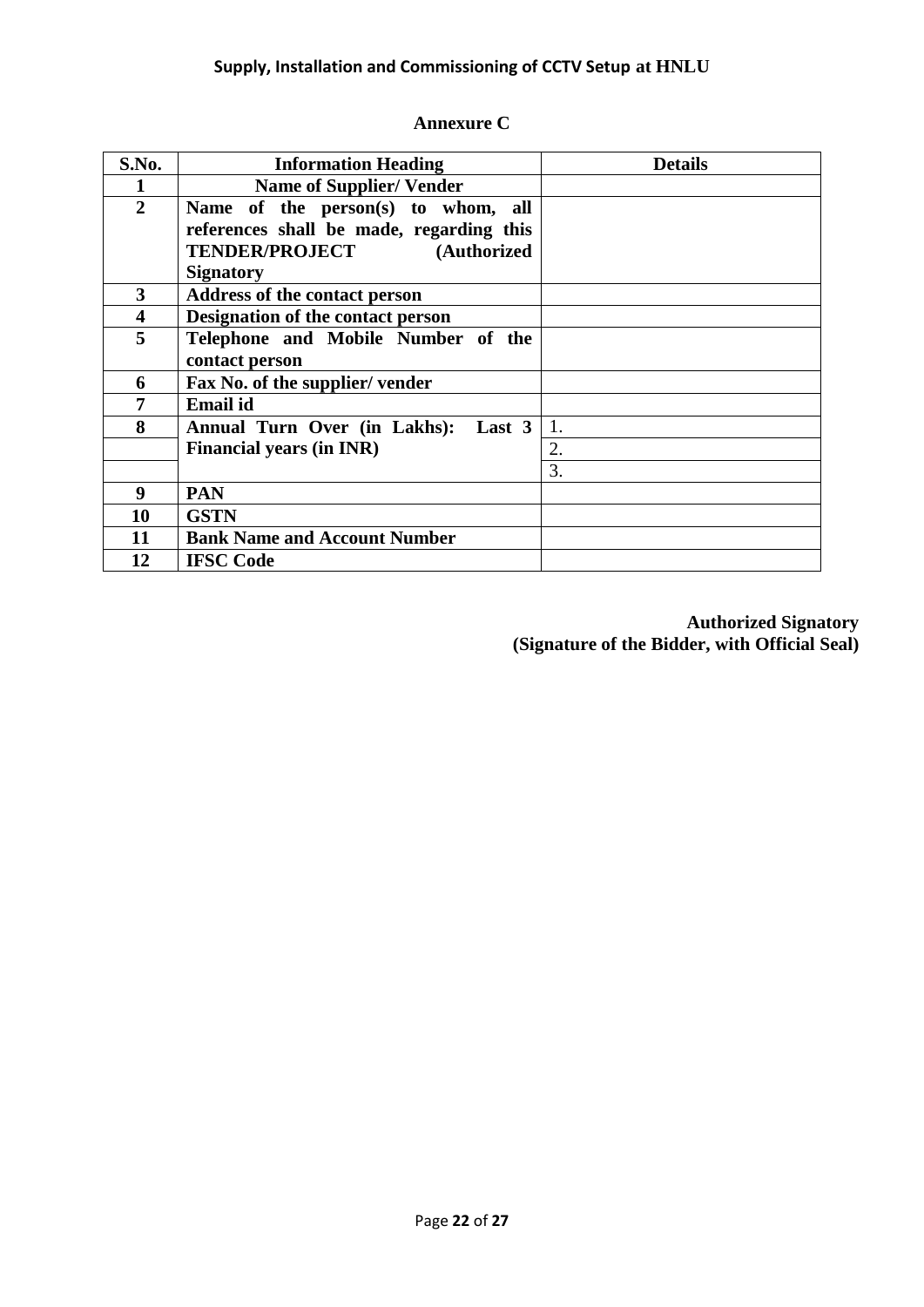#### **Annexure D**

## **PREVIOUS WORK ORDER DETAILS (To be submitted on Company Letter Head)**

| Evaluation      | Name of Client | Order No. and | Amount | Remarks           |
|-----------------|----------------|---------------|--------|-------------------|
| Criteria        |                | Date          |        |                   |
| List of         | 1              |               |        | <b>Supporting</b> |
| <b>Purchase</b> |                |               |        | Document to be    |
| orders/Work     | $\overline{2}$ |               |        | attached          |
| orders where    |                |               |        |                   |
| the similar     | 3              |               |        |                   |
| work of supply  |                |               |        |                   |
| as per tender   | $\overline{4}$ |               |        |                   |
| specification   |                |               |        |                   |
|                 | 5              |               |        |                   |
|                 |                |               |        |                   |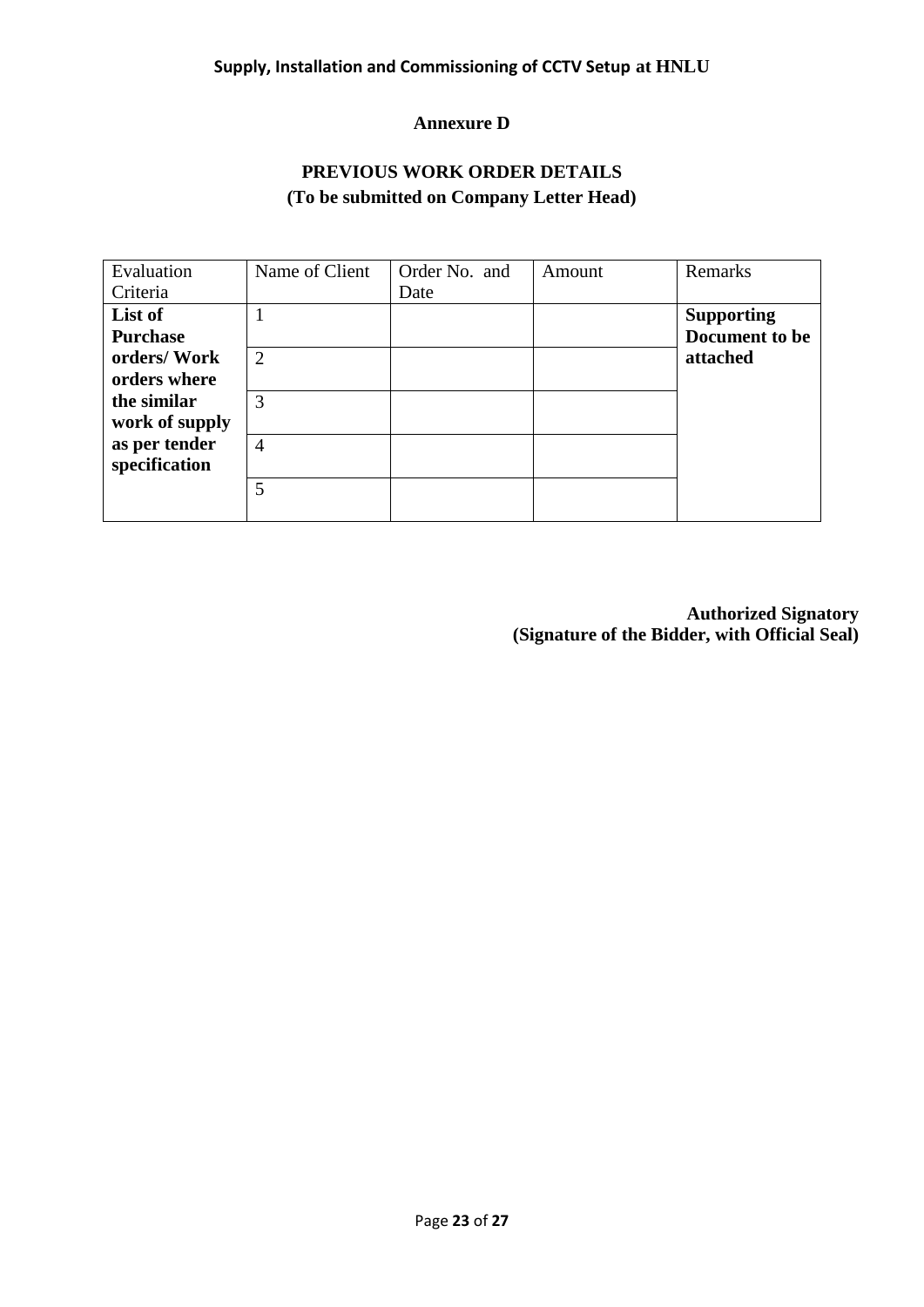| <b>Checklist - Undertaking</b> |  |  |  |  |
|--------------------------------|--|--|--|--|
|--------------------------------|--|--|--|--|

| S.           | <b>Document Description</b>                             | <b>Enclosed</b> | Page No. | <b>Remarks</b> |
|--------------|---------------------------------------------------------|-----------------|----------|----------------|
| No.          |                                                         | (Yes/No)        |          |                |
| 1            | Scanned copy of Tender fee payment                      |                 |          |                |
|              | advice of Rs.500/- showing DU                           |                 |          |                |
|              | number clearly or valid MSME/NSIC                       |                 |          |                |
|              | <b>Exemption certificate.</b>                           |                 |          |                |
| $\mathbf{2}$ | <b>EMD: Valid MSME/NSIC Exemption</b>                   |                 |          |                |
|              | certificate along                                       |                 |          |                |
|              | with Bid Security declaration                           |                 |          |                |
| 3            | Scanned copy of OEM/ Authorized                         |                 |          |                |
|              | <b>Dealer Certificate</b>                               |                 |          |                |
| 4            | $\bf{of}$<br><b>Technical</b><br><b>Scanned</b><br>copy |                 |          |                |
|              | <b>Compliance Sheet</b>                                 |                 |          |                |
| 5            | Detailed price bid                                      |                 |          |                |
| 6            | Signed copy of Annexures wherever                       |                 |          |                |
|              | applicable                                              |                 |          |                |

*I / We do hereby declare that all the above mentioned documents are enclosed as per the tender document.*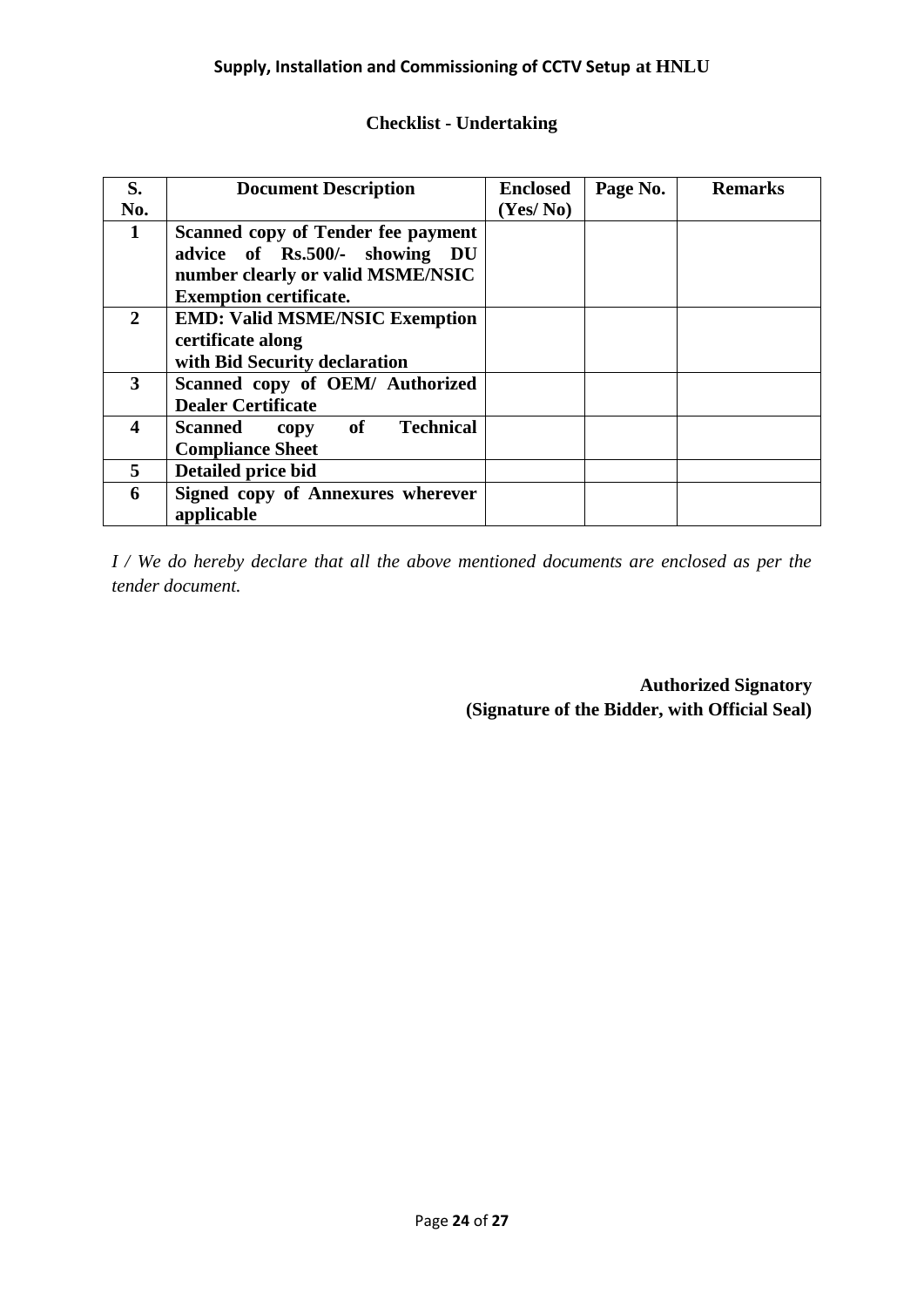#### **AUTHORITY LETTER**

#### **AUTHORIZATION**

We \_\_\_\_\_\_\_\_\_\_\_\_\_\_\_\_\_\_\_(name of the bidder) hereby authorise Shri / Smt. \_\_\_\_\_\_\_\_\_\_\_\_\_\_\_\_\_\_ (name of the authorised person) to sign and submit the bid to HNLU against their Tender No. \_\_\_\_\_\_\_\_\_\_\_\_\_\_\_\_\_\_\_\_\_\_\_\_\_\_\_\_\_ dated \_\_\_\_\_\_\_\_\_\_\_\_\_**.**  Shri / Smt. \_\_\_\_\_\_\_\_\_\_\_\_\_\_\_\_\_\_\_ (name) is also authorised to negotiate the terms and conditions pertaining to the said tender on behalf of M/s \_\_\_\_\_\_\_\_\_\_\_\_\_\_\_\_\_\_\_\_\_\_ (name of bidder). The specimen signature of Shri / Smt. \_\_\_\_\_\_\_\_\_\_\_\_\_\_\_\_\_\_\_\_\_\_ (name) is appended below.

> Specimen Signature: Name:

The undersigned is authorised to delegate the authority on behalf of M/s \_\_\_\_\_\_\_\_\_\_\_\_\_\_\_\_\_\_ (name of bidder), as stipulated above

> For  $\Box$ (name of bidder)

Signature & Company Seal: Name: Designation: Email: Mobile No.: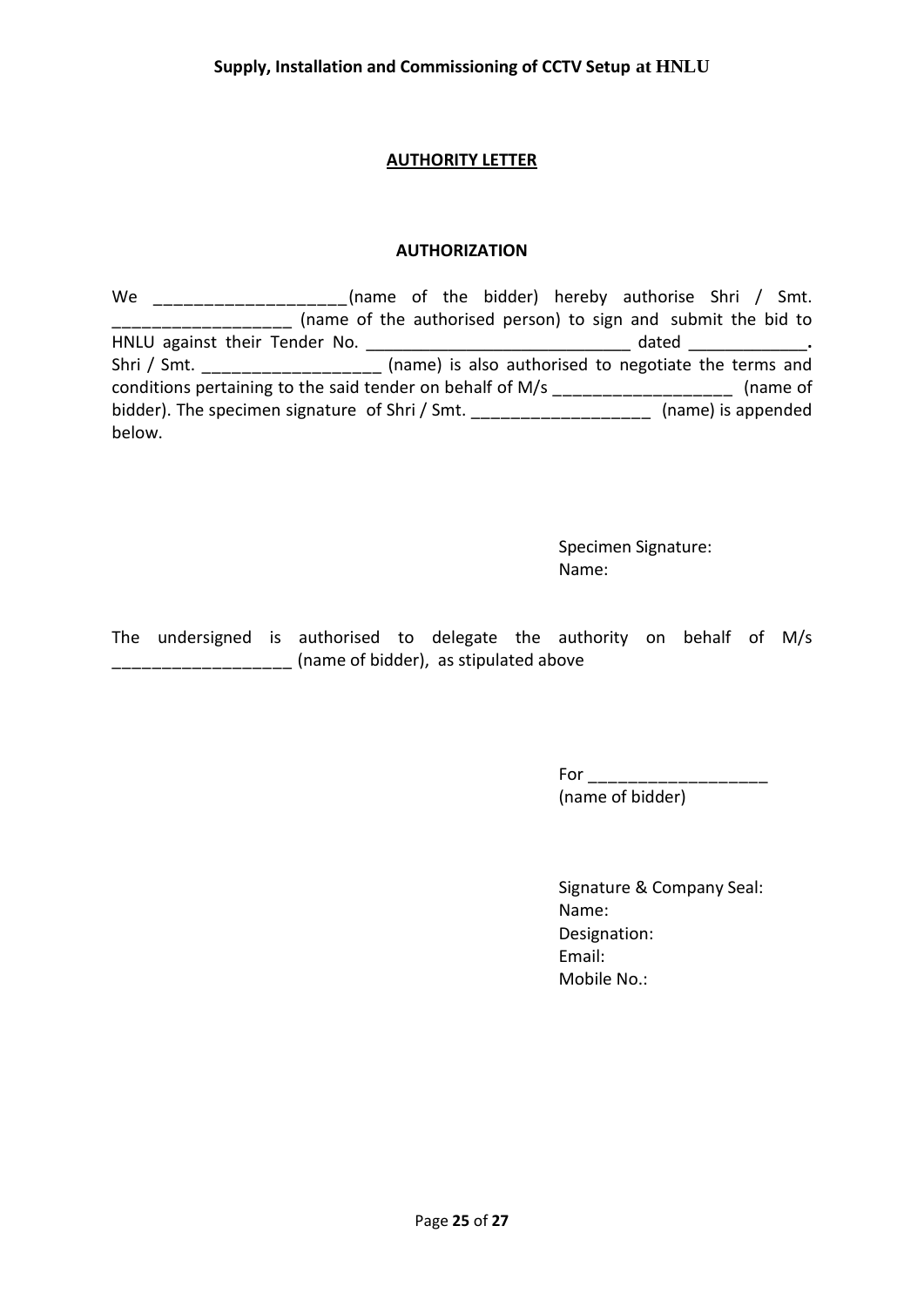**REF TENDER NO. NAME OF WORK**: "

NAME OF AGENCY: \_\_\_\_\_\_\_\_\_\_\_\_\_\_\_\_\_\_\_\_\_\_\_\_\_\_\_\_\_\_\_\_\_\_\_\_\_\_\_

To,

The Registrar,

HNLU,

Nava Raipur, Atal Nagar,

Chhattisgarh

Sirs,

With reference to the notice Inviting Tender, I/We have gone through the tender documents issued to us. I/We have also gone through the general conditions of the contract of HNLU. I/We here by confirm that I/We shall abide by terms and conditions of General conditions of the contract including form of tender, Invitation to Tender etc. I/We hereby declare that, I/We have visited, inspected and examined the site and its surroundings and well aware about the prevailing site conditions. I / we have satisfied ourselves before submitting this tender; obtained information about the nature of work, facilities that may be required and obtained necessary information about working conditions, risk contingencies etc., which may influence this tender. We hereby offer to execute & maintain the work during the defect liability period in conformity with the tender conditions at the respective rates quoted by us.

Signature of the contractor(s)

Name of Agency with complete address & email ID